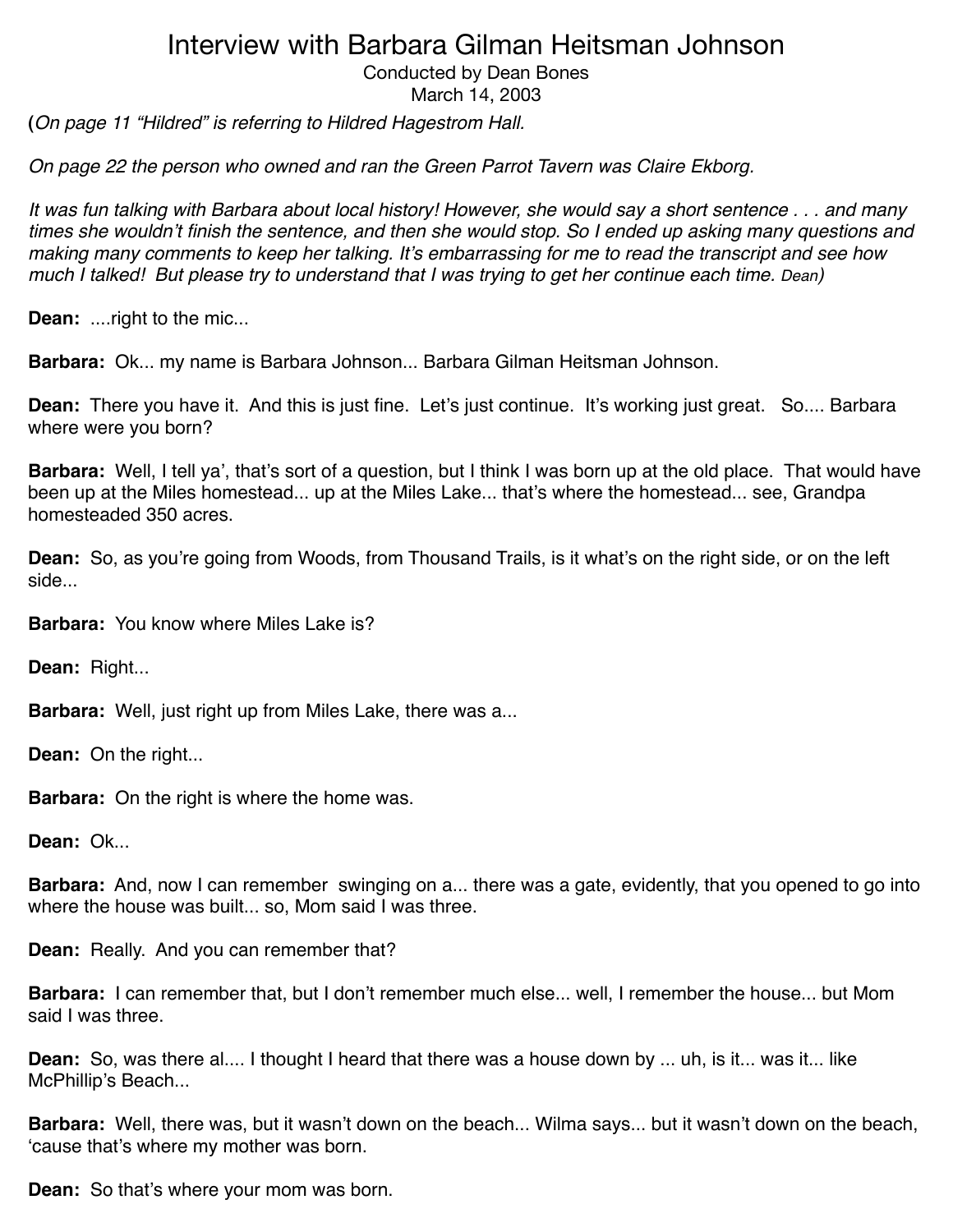Conducted by Dean Bones March 14, 2003

**Barbara:** My mom was born. ʻCause in the summer, the people came to McPhillip's campground from in the valley, you know, in the summer, so Grandma... they went up there to... it was just a... it wasn't really a home, it was just a house, I guess, and she baked bread, and Wilma says Grandpa made cheese... now, I don't know about that part of it, but that could be so. But Grandma baked bread and sold to the people that were camping down there, and that's where my mom was born.

**Dean:** And that... I think it was Jack, maybe, or someone said that there actually was quite a bit more land there than is now...

**Barbara:** Oh, yeah, it's all different now. Yeah. And where the trailers are in there, that used to be open.

**Dean:** Oh, really.

**Barbara:** You could see all in through there.

**Dean:** There were no trees?

**Barbara:** Oh, well, there were some, but not many. And... because that was McPhillips, that wasn't Grandpa's.

**Dean:** Oooh.

**Barbara:** That wasn't Grandpa's ground.

**Dean:** So did your Grandpa own where the... his house was, and also where you were born at the time?

**Barbara:** (Laughing) Oh, yeah. He owned 350... there was three lakes on the property... you know where Towne Lake is? That was Grandpa's property.

**Dean:** Ok.

**Barbara:** The property came clear down to there. And then the big lake... Towne Lake, we called it... the big one.

**Dean:** And what about... you mean Miles Lake?

**Barbara:** Yeah, Miles Lake, I mean. And then Towne Lake's the one that was close to home.

**Dean:** What about the one by Sears? Is that.. was that one also on your property? Was that the third lake? I can only think of two.

**Barbara:** Well, there was there was three, but I never was to one of ʻem.

**Dean:** Oh, I see.

**Barbara:** I think it was just small, and I never was to there. Yeah.

**Dean:** And how many brothers and sisters, or who were your brothers and sisters?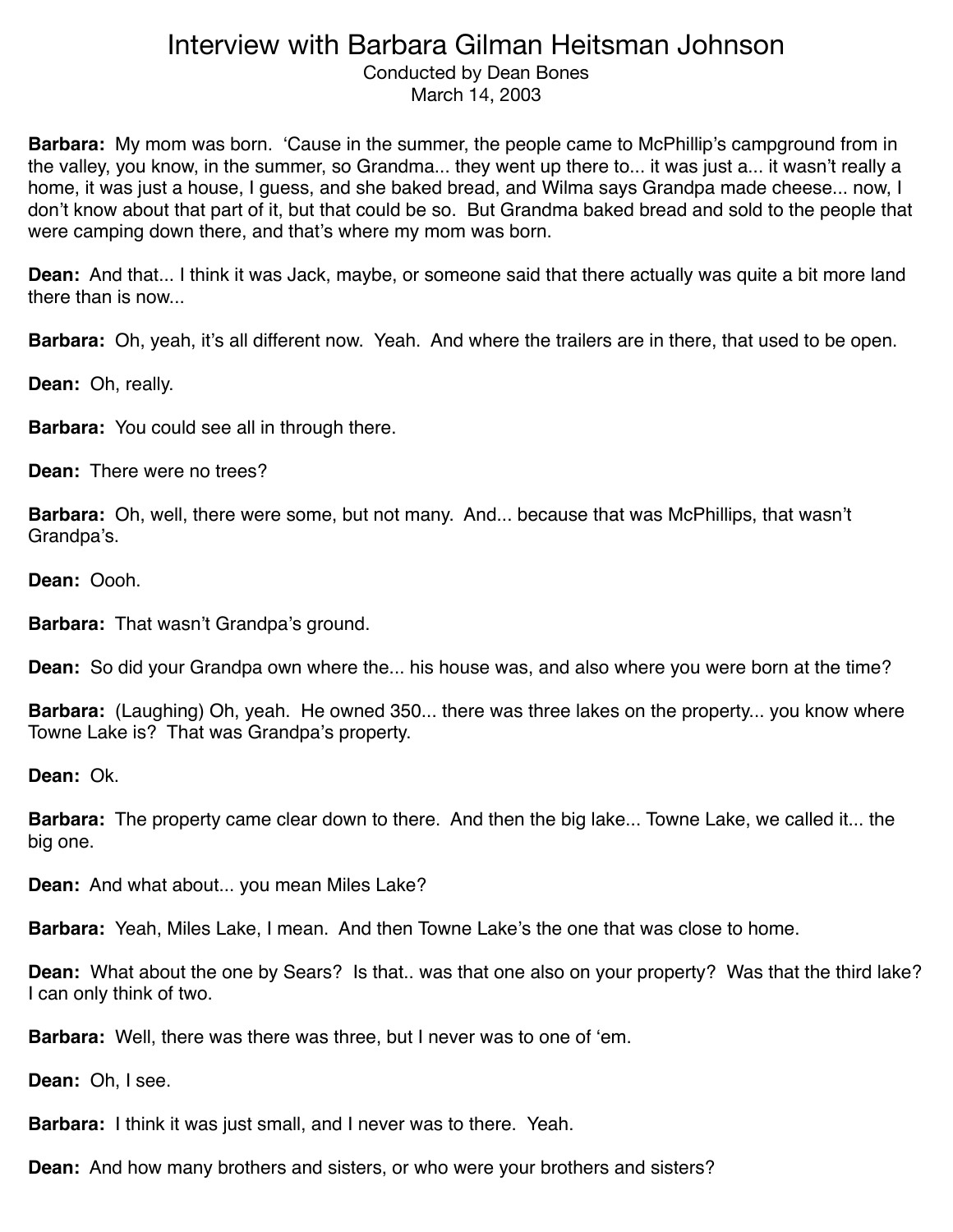Conducted by Dean Bones March 14, 2003

**Barbara:** I never had any sisters.

**Dean:** Ok.

**Barbara:** And four brothers.

**Dean:** Oh, my.

**Barbara:** Warren, and Cal, and Jack, and Norm.

**Dean:** Ok.

**Barbara:** And I was in the middle.

**Dean:** And your parents' names were...

**Barbara:** Elsie and Brick, or Ernest, but my dad had red hair, and he was always called Brick.

**Dean:** So was that a nickname?

**Barbara:** Uh, huh (yes).

**Dean:** Oooh. I see... I wondered about that.

**Barbara:** Yeah... Brick Gilman. Yeah, uh, huh.

**Dean:** And you're related to the Miles, because...

**Barbara:** My mother was a Miles. See, that's... the old home place up there by Miles Lake, a number of the kids were born there. Some of ʻem... ʻcause they come from Minnesota, Grandpa and Grandma, and some of ʻem, the older ones were born...

**Dean:** Oh, the Miles family...

**Barbara:** Yeah, the Miles family... were born in Minnesota before they came out. But my mom was born up there, and us three kids were all born there.

**Dean:** Ok, now, why is it called Miles Lake instead of Gilman Lake?

**Barbara:** ʻCause Grandpa Miles was the one that owned it.

**Dean:** And then the Gilmans...

**Barbara:** No, we... the one... huh uh, (no).. no, no Gilman Lakes.

**Dean:** Aaah...

**Barbara:** The Towne Lake, just past our place... you know where our home place was? Going out of Woods towards Tierra Del Mar... you know where our home was?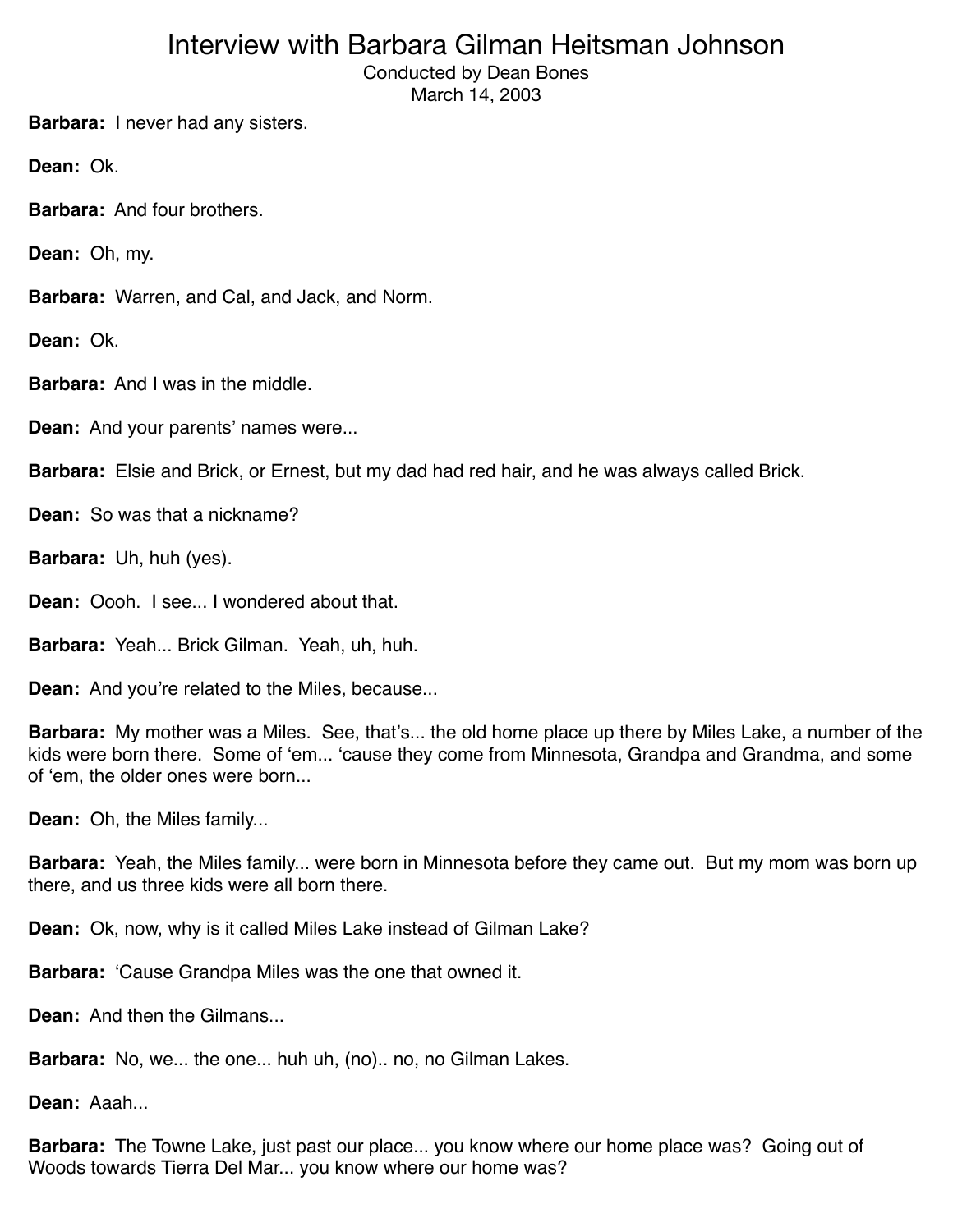Conducted by Dean Bones March 14, 2003

**Dean:** Is it where Hagans....

**Barbara:** Where that... they got gravel and everything...

**Dean:** Yeah...

**Barbara:** Well, Dad built that.

**Dean:** Ooooh....

**Barbara:** We moved up there from Woods when Jack was about three.

**Dean:** Ok. What was your...what's your ancestry on the Gilman side?

**Barbara:** Kay has a terrible time. Evidently she said Grandpa never let a... anybody on the property to take census or anything.

**Dean:** Oh, really.

**Barbara:** She has lots of luck with the Miles, but not with the Gilmans.

**Dean:** So you don't have any idea where they came from or anything?

**Barbara:** Well, they came from Minnesota.

**Dean:** The Gilmans did also?

**Barbara:** Yeah, my dad was born in Minnesota.

**Dean:** Oooh...

**Barbara:** St. Paul...

**Dean:** And the Miles came from...

**Barbara:** Minnesota.

**Dean:** How interesting. So they must have been friends, or were they relatives back then...

**Barbara:** No, I don't think they even knew each other.

**Dean:** Really?

**Barbara:** I don't think so.

**Dean:** And what about further back than then? Do you know of in the old country... do you know where they came from at all, or what country....

**Barbara:** No, I don't. Well, Grandma Miles.... Grandma Miles was a Murphy... she was a Murphy, and they came from Ireland...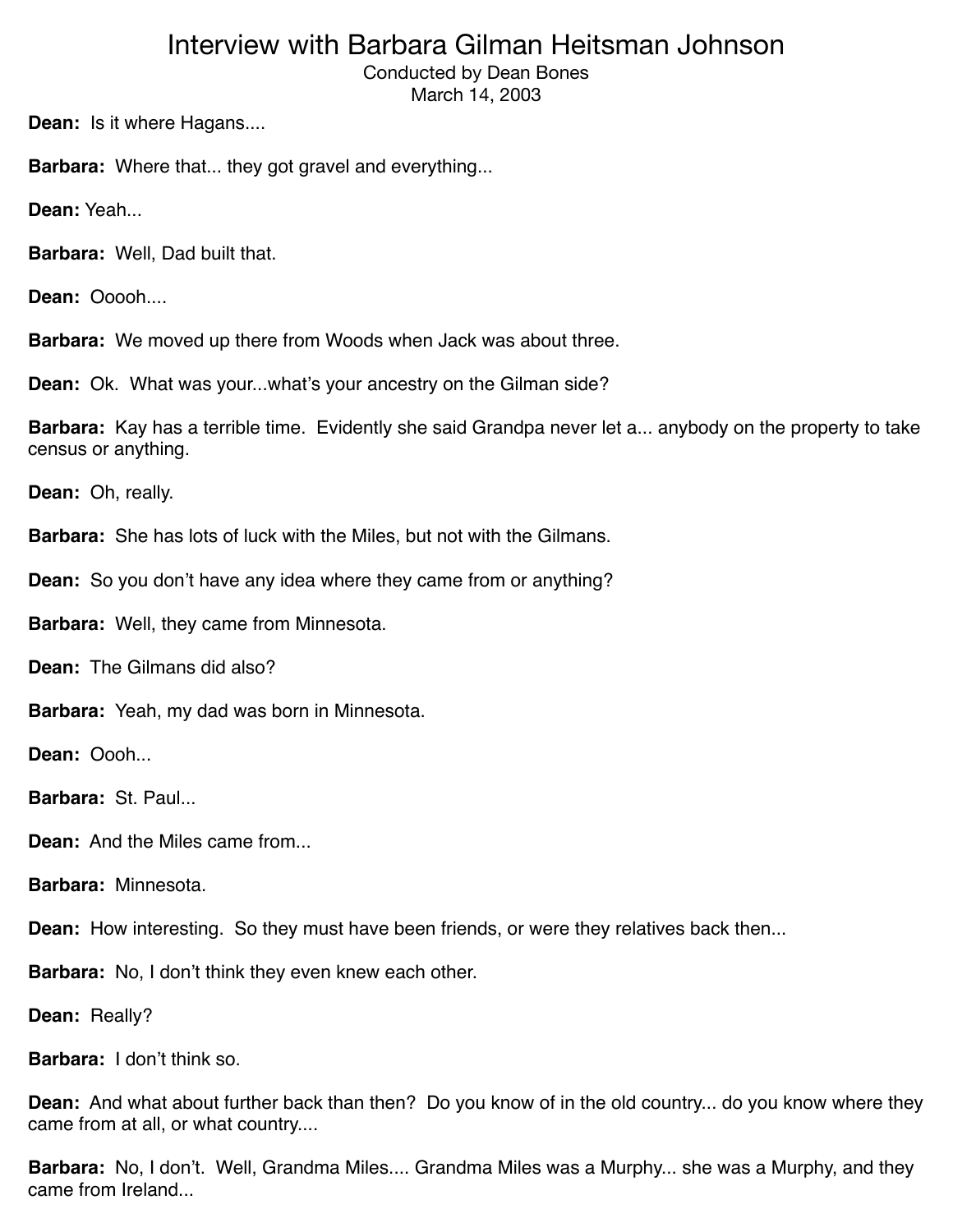Conducted by Dean Bones March 14, 2003

**Dean: Ooooh....** 

**Barbara:** She was Irish.

**Dean:** Ok...

**Barbara:** Grandma was... she was a lovely lady. That's an interesting picture.

**Dean:** So, what do you remember about your grandparents? What do you remember about your grandmother?

**Barbara:** Oh, I just loved my grandma. I spent lots of time with her. ʻCause they had the hotel in Woods. When they went off from the farm, they moved to Woods and they had the hotel.

**Dean:** What was the name of the hotel?

**Barbara:** Just Miles, I guess.

**Dean:** Oh, Miles... ok...

**Barbara:** And we lived right across the street from ʻem... and that's where Jack... my brother Jack was born... it was called the Virgil house, but they burned it down here a year or so ago...

**Dean:** Hmmm....

**Barbara:** And, uh... ʻcause I remember very well when Jack was born, but Grandma... she was just a lovely lady... she was a very lovely lady. Grandpa chewed Beechnut... and I can remember him standing on the porch out in the front yard there, and I always sat in the grass, ʻcause I loved to visit with Grandpa... and he chewed and he spit, and I just knew that he was gonna' spit on me... he probably did sometime... but it was Beechnut... it was the loose that he chewed.

**Dean:** What did he do for a job down here... or did he just work on the farm?

**Barbara:** Yeah, and then when they moved to Woods, then Grandpa ran the ferry. I got a picture of the ferry.

**Dean:** Yeah.... so, tell me about the ferry.

**Barbara:** Well, I can remember being on the ferry. It was... it was... there was a cable that ran from Woods across over to the other side of the river....

**Dean:** Right where the bridge is now?

**Barbara:** Well, in that same area... yeah, and Grandpa... then that cable that ran through the ferry, and he walked along and pulled, see.

**Dean:** He wore gloves, or something, didn't he?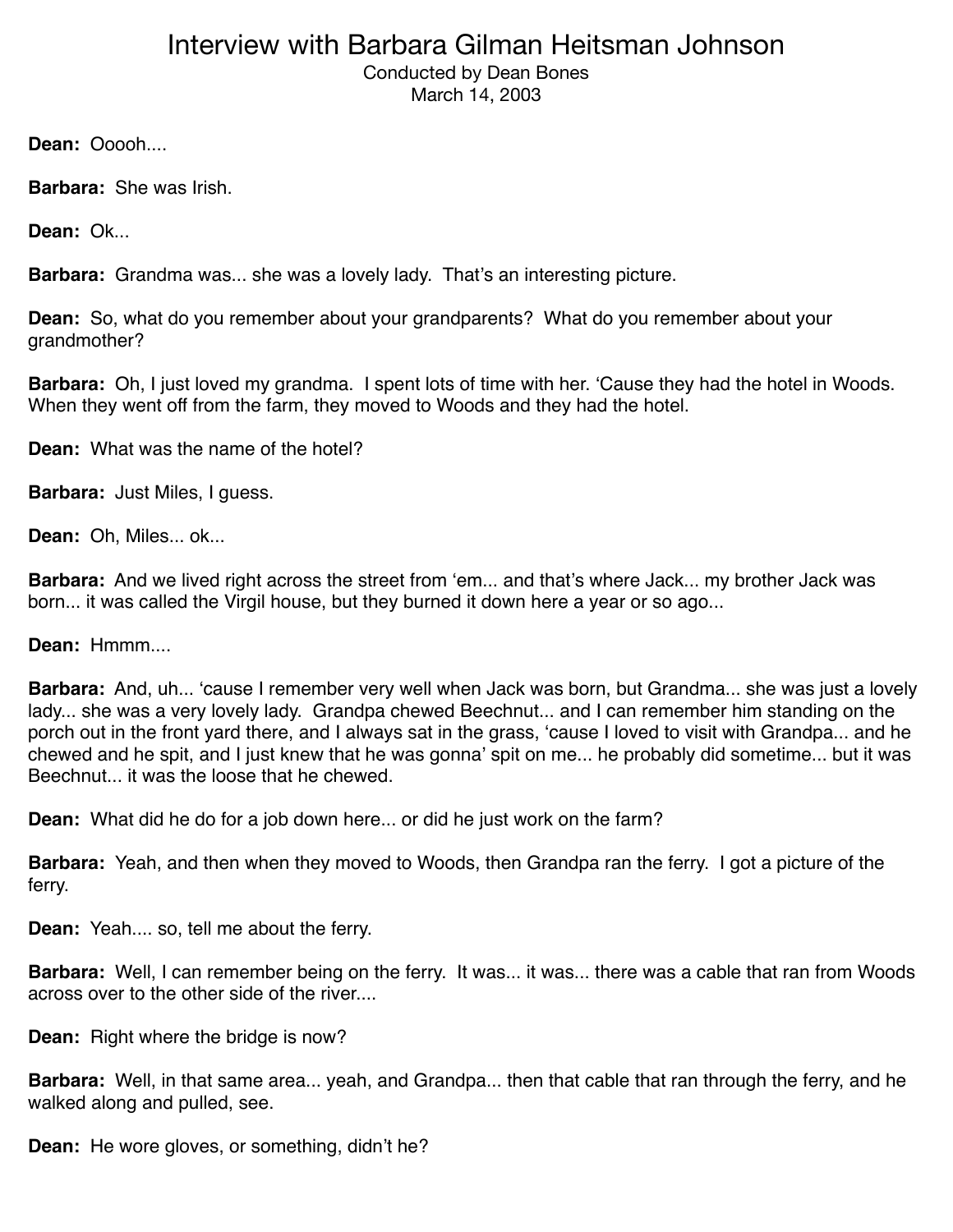Conducted by Dean Bones March 14, 2003

**Barbara:** Just gloves, I think, Grandpa did. He wasn't a very big man, but I can remember... he just used to walk along the side of it... he just walked and pulled, and that's how the ferry got...

**Dean:** It seems like it would be awfully hard...

**Barbara:** And then there was a piece of it that let down...

**Dean:** Oh...

**Barbara:** An end of it that let down for the cars to drive on.

**Dean:** Uh, huh.. (yes)...

**Barbara:** Yeah...

**Dean:** How many, uh... cars...

**Barbara:** Two.

**Dean:** Two at one time.

**Barbara:** Uh, huh (yes)...

**Dean:** Do you remember how much it cost?

**Barbara:** I don't remember... I...

**Dean:** You didn't have to pay, did you?

**Barbara:** No, I didn't... but here's a picture of it... you can see it in this picture. See the ferry right there.

**Dean:** So it's like a flat...

**Barbara:** Yeah, it's just flat, honey. Yeah, it's just...

**Dean:** Ok... that's a wonderful picture... oh, and the Della there, too...

**Barbara:** Yeah...

**Dean:** So that's a picture of Woods... oh, it is... ok...

**Barbara:** Yeah...

**Dean:** So he ran the ferry for quite a while?

**Barbara:** Yeah, I think that was for the county.

**Dean:** Oooh...

**Barbara:** I'm not sure whether it was county or state... but I just.... would it be state, you suppose?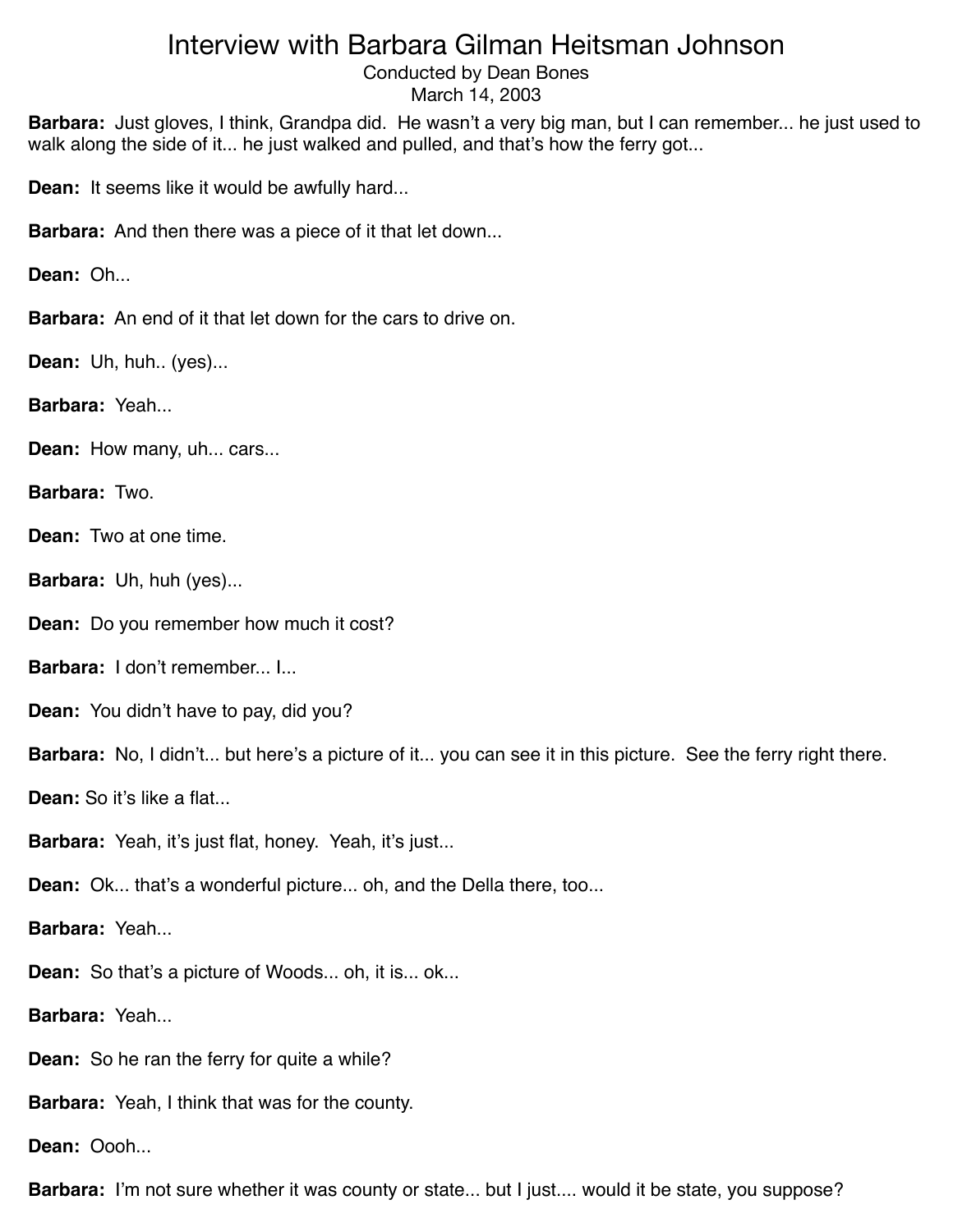#### Interview with Barbara Gilman Heitsman Johnson Conducted by Dean Bones

March 14, 2003

**Dean:** I don't know.

B**arbara:** I don't either.

**Dean:** Probably the county. Why would people travel back and forth? Where would they be going?

**Barbara:** Well, they'd want to, maybe, to go to Pacific City, or go on that side of the river over to a needed area... that over in there...

**Dean:** Was it called Pacific City when you were a little girl, or was it Ocean Park?

**Barbara:** It was called Pacific City.

**Dean:** Ok.

**Barbara:** Yeah, but I knew it when there wasn't anything there.

**Dean:** Yeah...

**Barbara:** Except up on the hill... the low hill... when you first turn and go up like you're going up... there was several... and they were McMinnville people.

D**ean:** So it was McMinnville Heights.

**Barbara:** McMinnville Heights. And that's what was there.

**Dean:** What about the hotel that the Edmunds had?

**Barbara:** That was in Pacific City.

**Dean:** Yeah... it was there when you were a child, also?

B**arbara:** Yeah... yeah.

**Dean:** Ok. Ok, so tell me about going to school. You went to Woods?

**Barbara:** WELL, CERTAINLY I WENT TO SCHOOL AT WOODS!!

**Dean:** (Laughing)

**Barbara:** Gosh... I've got some fine pictures of our school, I'll tell you that.

**Dean:** I can't understand where it was.

**Barbara:** (Getting pictures out of a bag)... This is the Hebo Hotel...

**Dean:** Ooohh...

**Barbara:** And my mother and Aunt Stella are both there... worked there.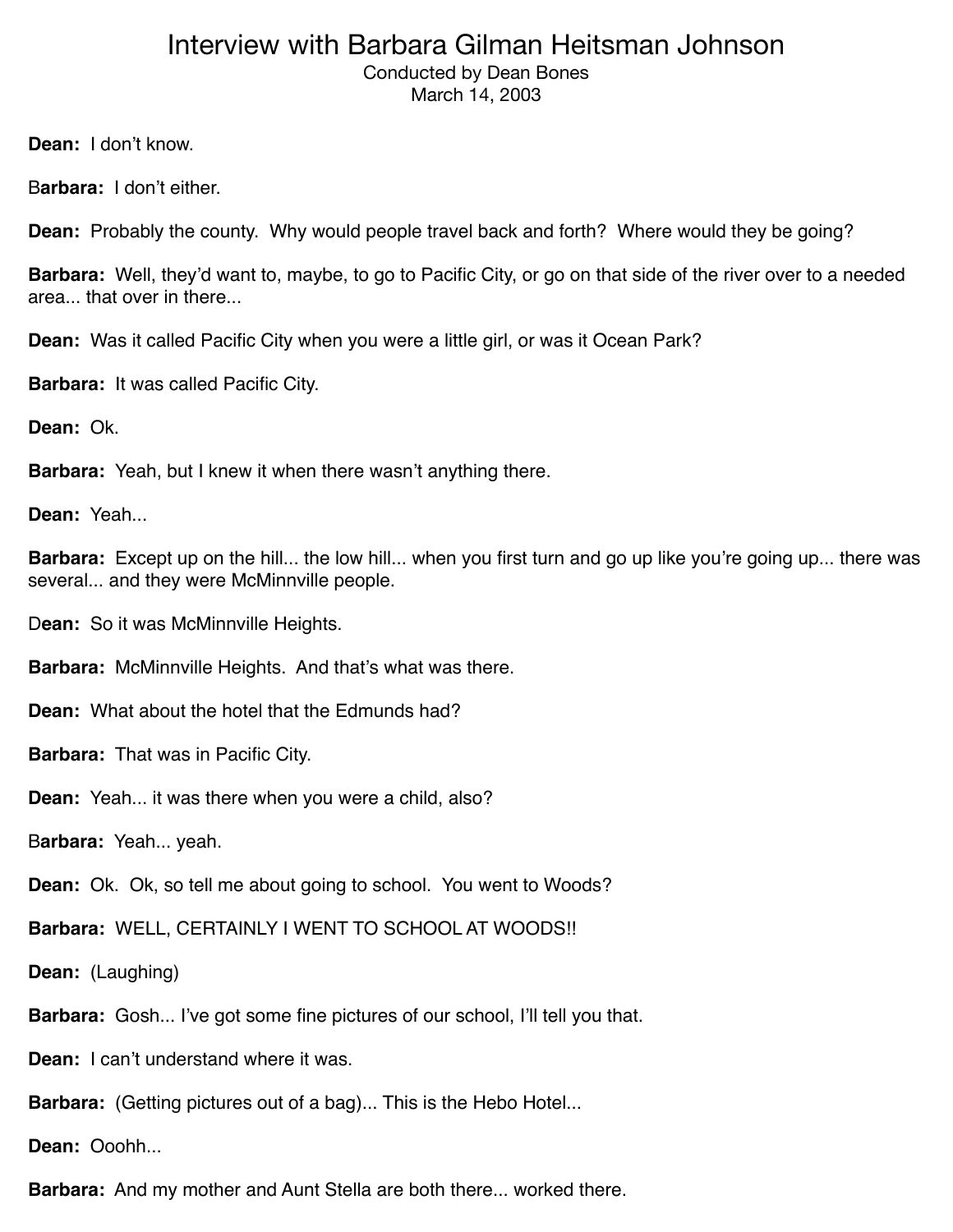Conducted by Dean Bones March 14, 2003

**Dean:** Hmmmm....

**Barbara:** Now this... and this is my mother, right here...

**Dean:** Which one?

**Barbara:** That's mom, right there... and this is Uncle Dick Miles, one of her brothers, see, so that is very, very old. No date.

**Dean:** That's a great picture of the school.

**Barbara:** Now this is the whole school... that's all of us. That's all eight grades of us... in one room...

**Dean:** Where are you?

**Barbara:** Right there...

**Dean:** Huh....

**Barbara:** Ed Sears is in there... lots of Hurlimans, and...

**Dean:** Where's Ed Sears?

**Barbara:** Right here... that's Ed... no, there's Ed, right there... that's Ed....

**Dean:** Yeah, that would...

**Barbara:** I had one made for

**Dean:** Are these from Lorraine Eckhardt?

**Barbara:** Yeah. Well, some of them are from another lady that gave me some.

**Dean:** I don't think I've seen these two pictures. I've got some pictures, but not them.

**Barbara:** Oh, haven't you really? Now, that's my mom and Aunt Stella in the... and that was taken right in the road by the Hudson House.

**Dean:** And this is your mom here?

**Barbara:** Yeah.

**Dean:** Oh, she is pretty. Who is this with them?

**Barbara:** I don't know. Mom told me, but I don't ever... I never... should have written it down, but I didn't, and I don't know. Now this picture is of me and my Grandma. She was so... such a dear. And this is mom and us three older kids. Mom had like three families. There's my two older brothers and me...

**Dean:** Ok...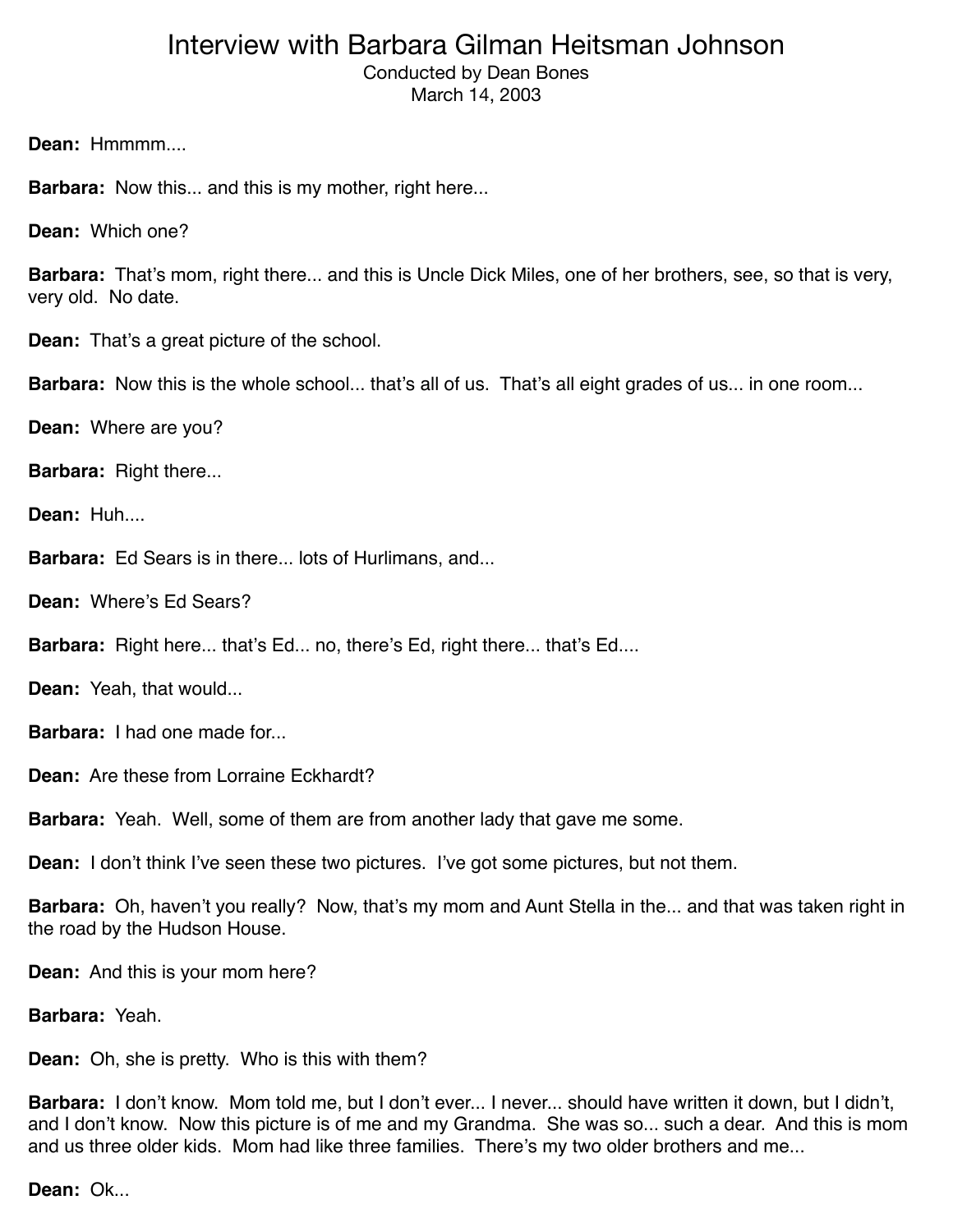Conducted by Dean Bones March 14, 2003

**Barbara:** And then I'm eight years older than Jack... and she had Jack, and then Norm, the youngest one, you know, was... well, I was fifteen when he was born. But that's up at the old place. That's up at Grandpa and Grandma's. And you know, several of the kids that were born up there... Grandpa and Grandma's kids... Grandpa delivered ʻem.

**Dean:** Really!

**Barbara:** Yeah! Well, what would you do?

**Dean:** I don't know!

**Barbara:** He just delivered ʻem. The last one, too, was a preemie, but they saved it.

**Dean:** So, who were your teachers in school?

**Barbara:** Awww... I can't remember... I remember Mrs. Bohne... was one, but...

**Dean:** B O H N E ?

**Barbara:** And she lived way up Blaine.

**Dean:** Really? I know the family was up there, but I didn't realize that one of them taught.

**Barbara:** Yeah, she did... she was one of my teachers, ʻcause I remember I got to go home... this right here is Hildred.

**Dean:** Oh, it is.

**Barbara:** Yeah.

**Dean:** Hmmm... See, I haven't seen that picture, either? Can you identify most of those people?

**Barbara:** No... a lot of ʻem... Babcocks and Hurlimans... (laughing)... and I must have been...

**Dean:** I see where the "X" is...

**Barbara:** Oh, yeah... Oh, Mom must have done that... or maybe Dad... and Parker was... and Babcocks, there's lots of Babcocks, and there's Ed Sears, again, right there... and these are all Hurlimans... that's Louie... these were Blackburns... that was the whole school. But as I say, we were all in that one room.

**Dean:** Uh, huh (yes)..

**Barbara:** And you know something? We learned to read and write and spell. We had Palmer method every day.

**Dean:** Right. Wind up your arm and...

**Barbara:** We just did these things, you know, and we did that every day. And... but you know, I think there was an advantage to this. I think you learned from the other grades.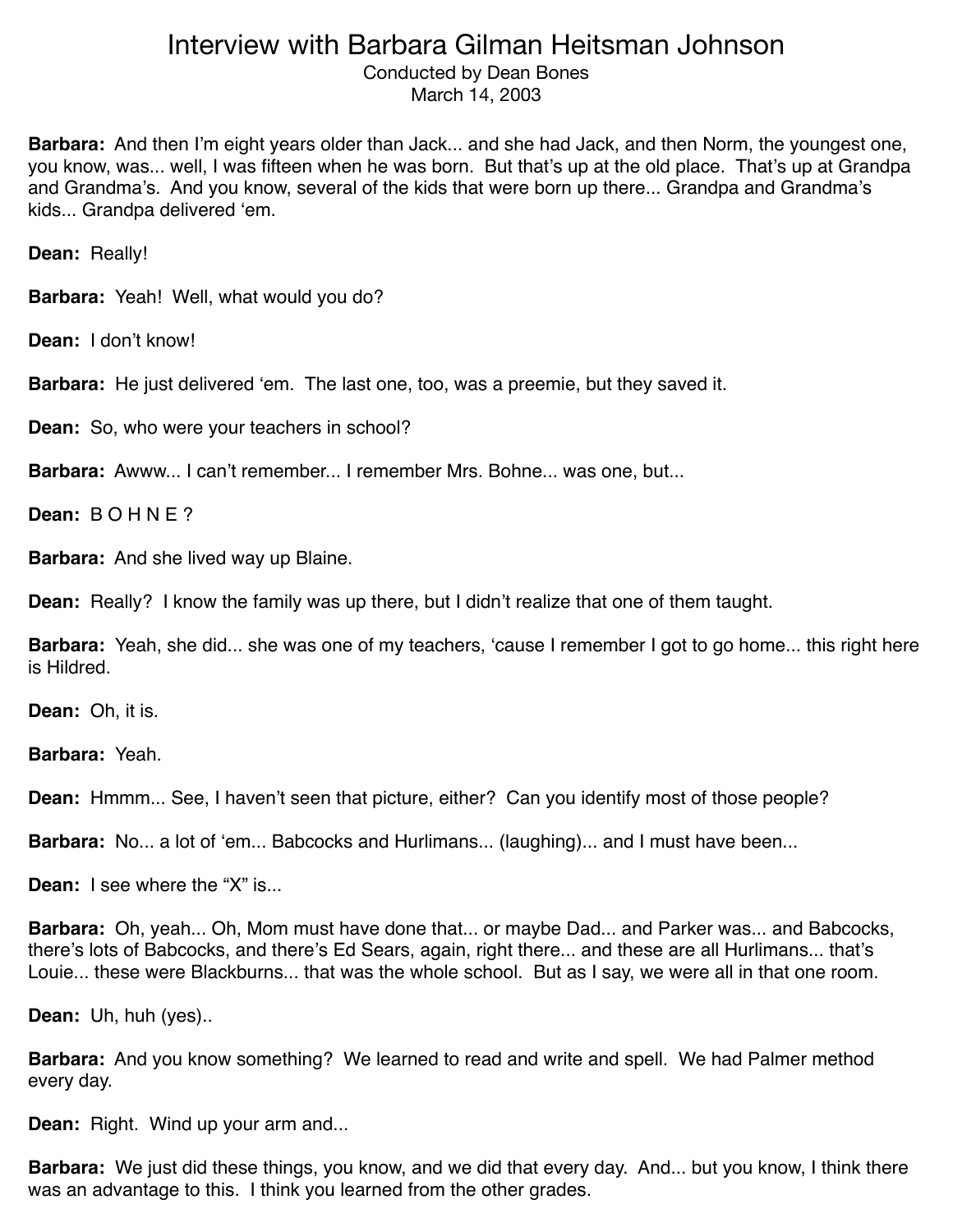Conducted by Dean Bones March 14, 2003

**Dean:** Right. When they were having their lessons.

**Barbara:** Yeah, yeah.

**Dean:** Did the teacher call them up to her desk, or did she just teach them right there in the...

**Barbara:** Well, I always went up to her desk. Sometimes I was the only one in the grade...

**Dean:** Oh...

**Barbara:** And I wasn't very big. I can remember sitting on her lap when I read.

**Dean:** (Chuckling) That's great!

**Barbara:** Yeah.

**Dean:** You had a stove, I assume?

**Barbara:** A big cast iron stove... you lifted the lid up and threw the wood down in it.

**Dean:** And....

B**arbara:** We had to go outside and down quite a ways to the bathrooms.

**Dean:** So, who brought the wood in?

**Barbara:** Well, the school board furnished the wood.

**Dean:** Did the older boys go actually build the fires, or did the teacher...

**Barbara:** No, the teacher built the fires. And they usually lived at Woods. I know a couple of different teachers that boarded with my mom.

**Dean:** Hmm... And you said that you lived in Woods, also, at one time?

**Barbara:** Oh, yeah... right across the street, though, as I say, just a year or so ago they burnt the house down. It was called the old Virgil House, and that's where Jack was born.

**Dean:** Do you have any pictures of that, at all?

**Barbara:** No, I don't... it's too bad, I don't... I have this picture of Beaver after it burnt...

**Dean:** Right.

**Barbara:** Isn't that something?

**Dean:** Hmmm....

**Barbara:** And I have this picture that you don't see much of.... that's Buster.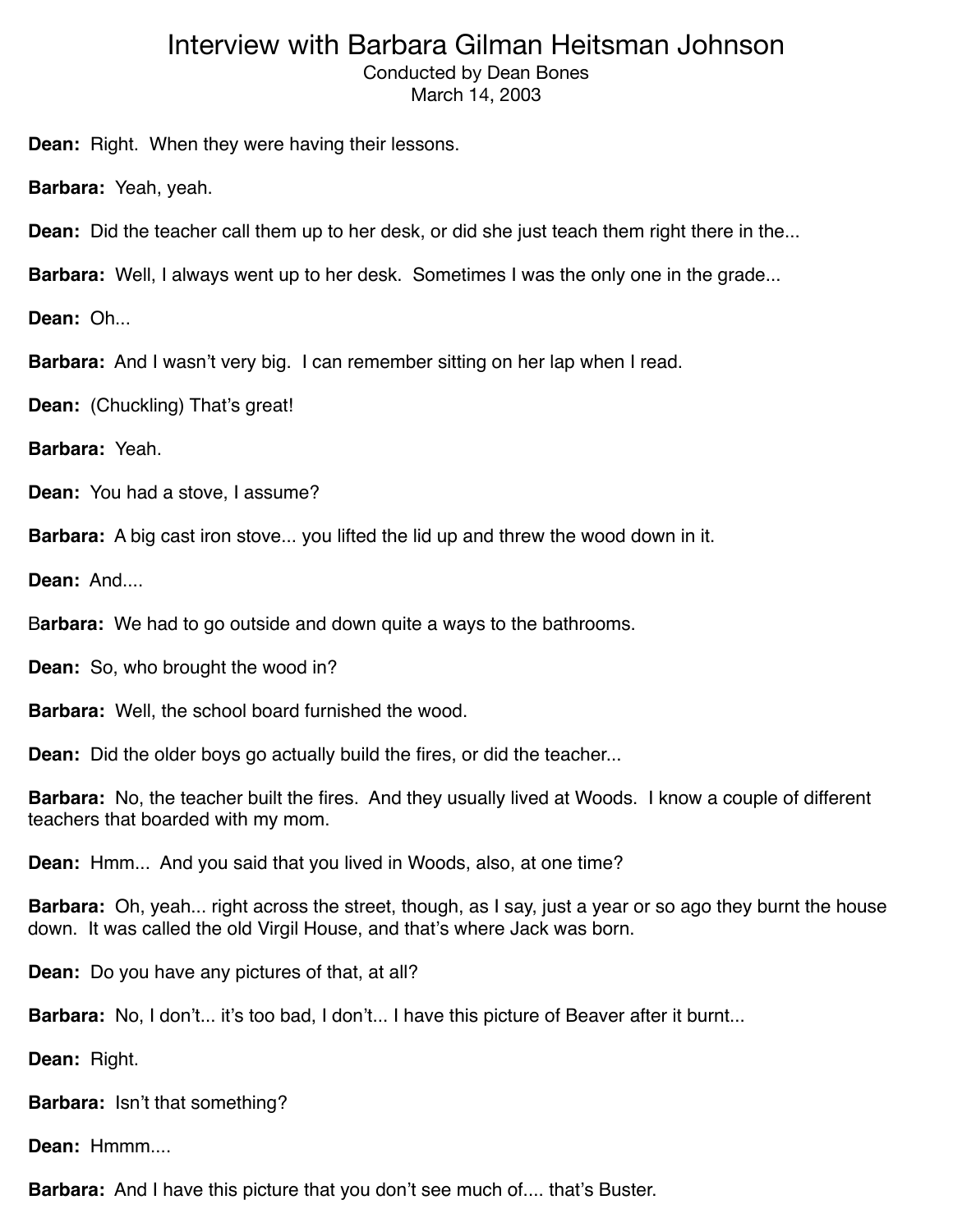Conducted by Dean Bones March 14, 2003

**Dean:** Is it Buster?

**Barbara:** Yeah. But we hauled lots of one log loads. You don't even see ʻem... you don't see ʻem at all. Yeah.

**Dean:** Do you remember any, uh... oh, during your school time, do you remember any specific stories of anything happening.... anything that sticks in your mind from during school, when you went to school there?

**Barbara:** Mmmmm... no anything... school was so different, you know... we played outside... we played Auntie, Auntie Over, you know, and we played Blind Man's Bluff, and... and... we played! What do they do now at school?

**Dean:** Walk around and talk. There isn't much really... yeah, they don't do a lot of those games....

**Barbara:** And, you know, we school programs in that little school....

**Dean:** Uh, huh (yes)... So around the school, was it very populated, or was it...

B**arbara:** Well, Hurliman's ranch was right there.

**Dean:** Uh, huh (yes)...

**Barbara:** And I... who was I telling.... oh, I think it was the Sisson girl... she's a horse... and she was talking about having her horse shoed... well, Hildred's dad... see, they came to Woods the summer that I was born...

**Dean:** Oh....

**Barbara:** ...in 1918... well, Hurlimans were already on that ranch, and they had... they was no tractors, they done all their work with a team of horses...

**Dean:** Now, which Hurliman was there? What was his name?

**Barbara:** Well, that was Antone...

**Dean:** Ok...

**Barbara:** And, uh... but Pete Hagestrom shoed those horses, and the teacher used to let us go and watch...

**Dean: Ooooh....** 

**Barbara:** But they were a big team, you know... big horses... I can just see... he was the nicest guy... Pete was...

**Dean:** Hmm....

**Barbara:** Yeah... those were fun days.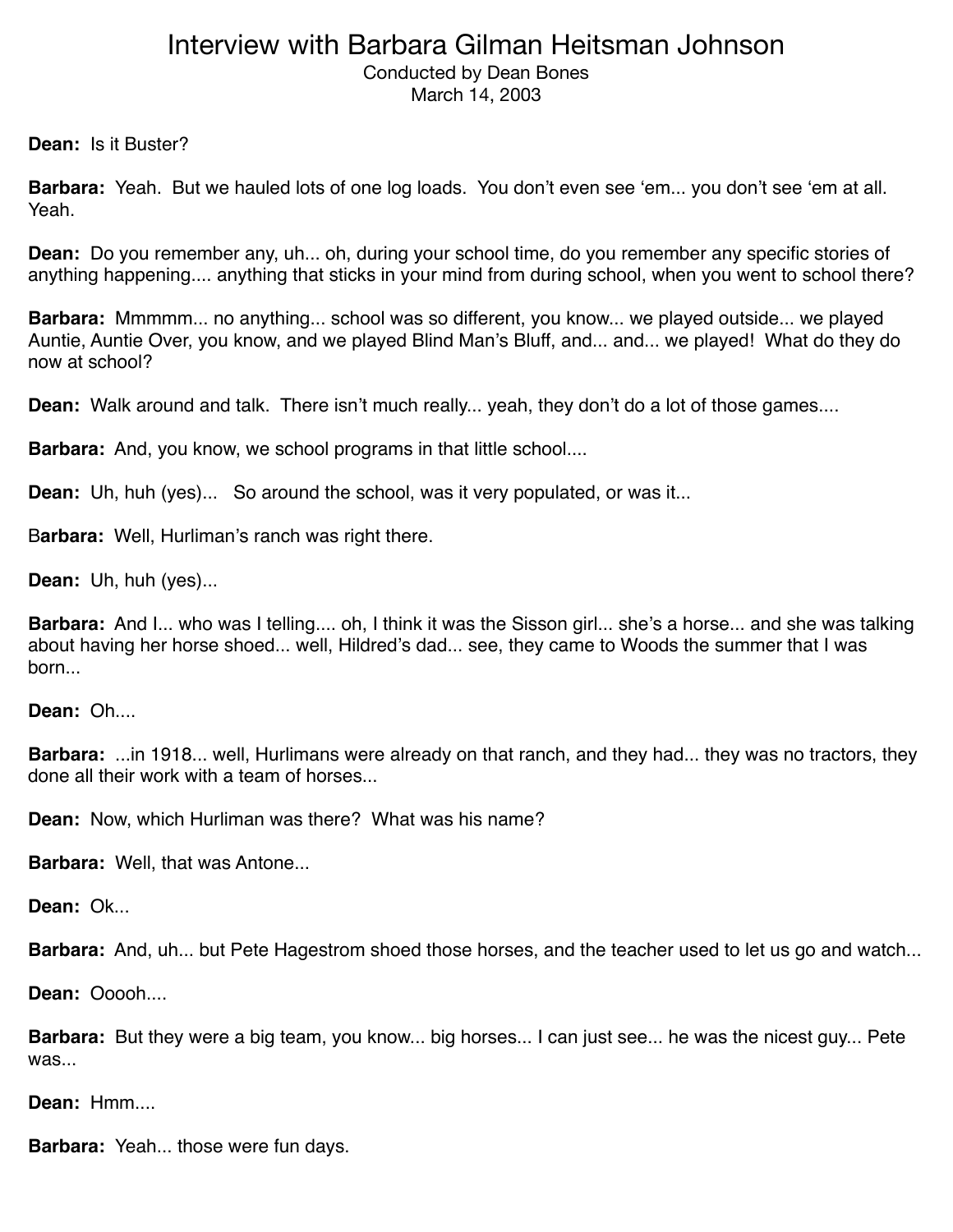Conducted by Dean Bones March 14, 2003

**Dean:** Can you.... what are some of the families... you named off a bunch of the kids, but what were some of the families that lived in Woods when you were there?

**Barbara:** Babcocks...

**Dean:** Ok...

**Barbara:** Parkers, Hurlimans, Kirbys, and, uh... Hagestroms... yeah...

**Dean:** What about... I've seen pictures of Robidee's store... was that operating when you were...

**Barbara:** That was before my time.

**Dean:** Before oh, what were some of the businesses that were in Woods?

**Barbara:** There was a store across the street from Grandpa's... from the hotel there was a... and it had a... I think there was a post office in it, too...

**Dean:** Must have been...

**Barbara:** I'm sure there was a post office... I can remember when postage was three cents...

**Dean:** Wow... what about the sanitorium... was that before you, also?

**Barbara:** No...

**Dean:** Was that while you lived there?

**Barbara:** Yeah...

**Dean:** What was that?

**Barbara:** That's where they gave kelp or kelp ore baths...

**Dean:** Ooooh...

**Barbara:** And the people used to come... and there were several from Alaska that came, and they stayed at Grandpa and Grandma's hotel, ʻcause they had rheumatism so bad, and they took those baths. And they got that kelp in gunny sacks... not big gunny sacks.... over at the cape...

**Dean:** And then they'd do what....

**Barbara:** And they... they had all these tubs in there, and they got terrible looking because that stained ʻem so bad... but then they put that in their water and that's.... they laid in that water with the...

**Dean:** Do you think it helped?

**Barbara:** Well, they did. This one little old lady used to come from Alaska, and I remember her ʻcause she used to bring me beautiful slippers that was made with the beads and everything....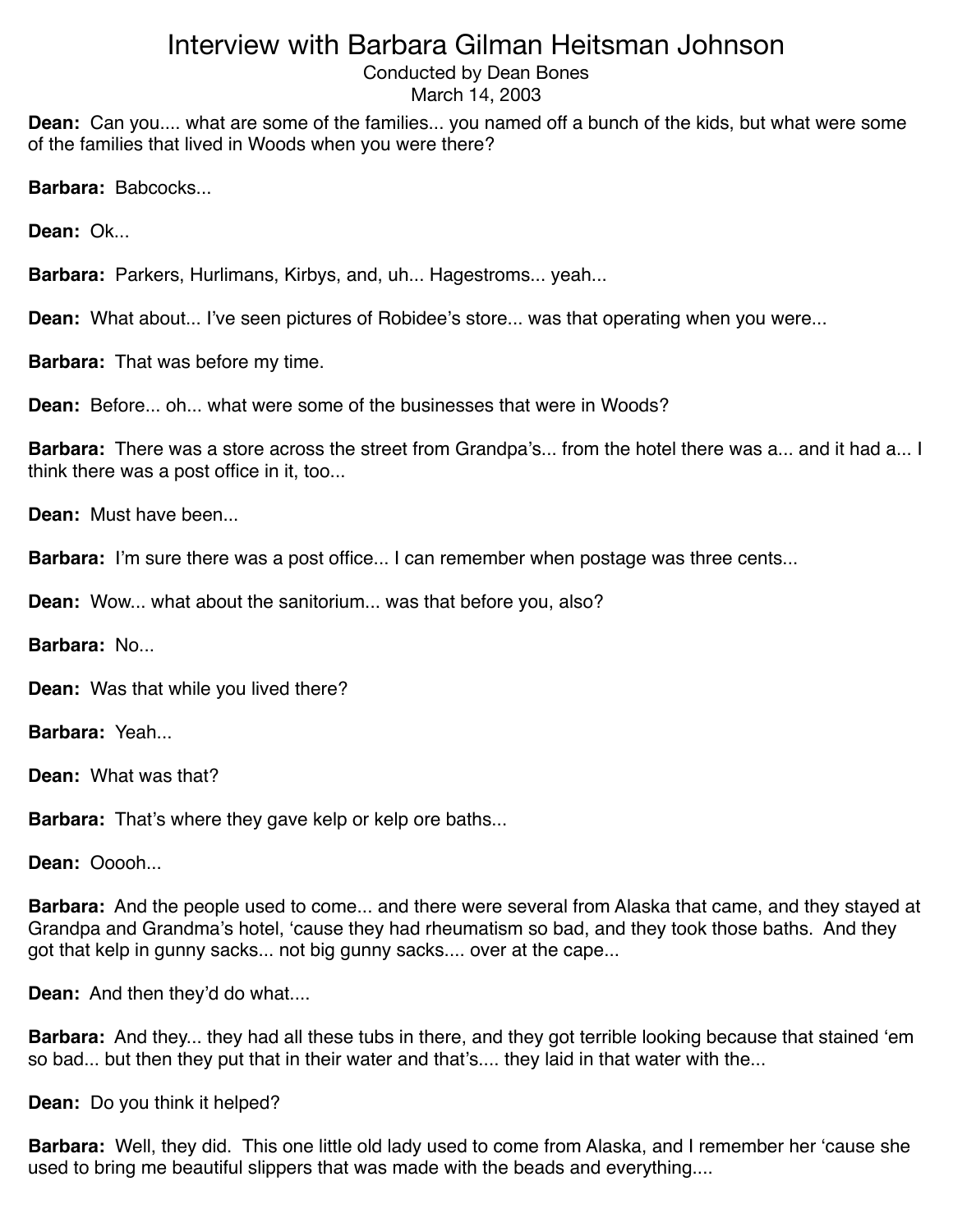Conducted by Dean Bones March 14, 2003

**Dean:** Oooh...

**Barbara:** Yeah...

**Dean:** That's a long a ways to come, and during those...

**Barbara:** And I used to entertain... I used to dance, and all this stuff... and anyhow, and I had costumes, ʻcause when ever we had... we had costumed plays at school... we had costumes, you know... sometimes Mom had to make ʻem, but I can remember I was a bluebell once, and I can remember that... and I can remember played the record on the old Victrola and I went in and danced for these old people, and they gave me money.

**Dean:** (chuckling) That's wonderful!

**Barbara:** A quarter, maybe, you know... but I... it was fun... oh, that was fun. And Grandpa and Grandma had the first radio in Woods, and we used to all gather there in the evening and watch... listen to Amos and Andy on tv...

**Dean:** Yeah...

**Barbara:** And then Grandpa had the first car... a model T...

**Dean:** In Woods, you mean?

**Barbara:** In Woods.... yeah... yeah... and I can remember going to Cloverdale with Grandpa... and we went up... course it was this Woods side of the road, you know, ʻcause part of that road was planked...

**Dean:** Ok...

**Barbara:** It was partly planked road... so if you were going around the bend, you laid on the horn, you know, so if somebody was coming the other... ʻcause it was just...

**Dean:** Very narrow...

**Barbara:** It was just.... Yeah, just room for one car.

**Dean:** What would you do if you met somebody?

**Barbara:** Well, I can't remember that we ever did!

**Dean:** So, Barbara, then, by the cemetery, Gist Cemetery...

**Barbara:** Yeah, up on the hill...

**Dean:** But didn't the road go up there by the cemetery?

**Barbara:** Oh, not in my day it didn't.

**Dean:** So it was always down below.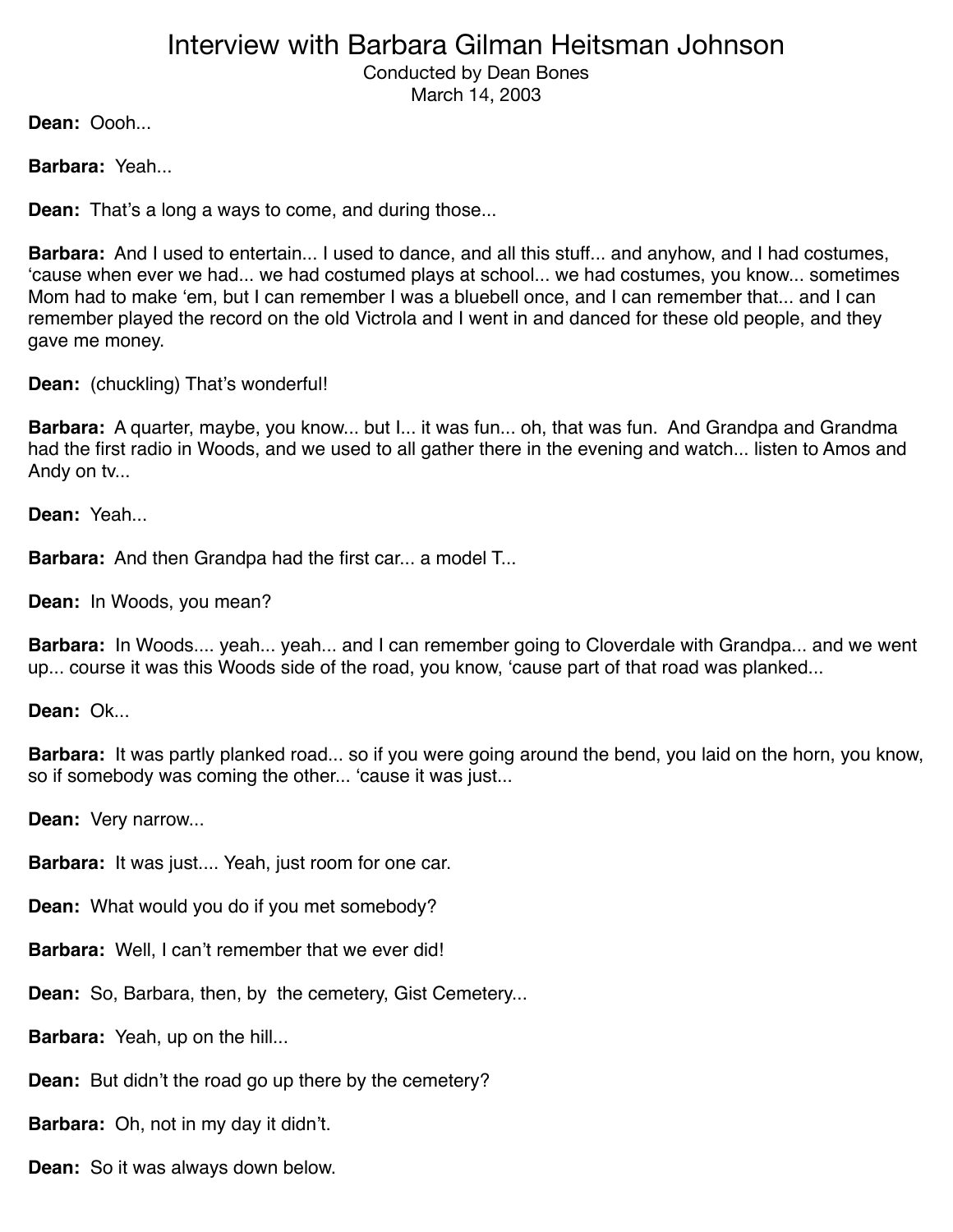Conducted by Dean Bones March 14, 2003

**Barbara:** Uh, huh... yeah.

**Dean:** Do you ever remember ever going to that cemetery for a funeral?

**Barbara:** No.

**Dean:** No?

**Barbara:** No, but my understand that one of my mother's sisters is buried up there.

**Dean:** What's her name?

**Barbara:** Nina.

**Dean:** And what was her last name? I have the list at school... I can look... I remember reading Nina...

**Barbara:** Nina... uh... oh, they lived up Blaine... they lived... you remember... oh, I can't think of their names. ʻCause I didn't know Aunt Nina. She was dead before my time.

**Dean:** Uh, huh (yes)

**Barbara:** They're all gone now.

**Dean:** Now did you know Grandma Woods, or was that before you. I know Hildred knew Grandma Woods that Woods was named after?

**Barbara:** Oh, gosh, I don't know... Grandpa Woods....

**Dean:** I can't think what her first name was.

**Barbara:** Is it Woods was named after?

**Dean:** Yeah. I've got an article over at school about her. Was it Joe Woods, and I can't think what her name was...

**Barbara:** Huh... no, I don't remember... I just remember my own grandma...

**Dean:** Right.

**Barbara:** Yeah. It was a fun time to live, don't you know.

**Dean:** Why did your family move to this area, do you think? The Miles and the Gilmans, from Minnesota...

**Barbara:** I don't know why they come. I guess... why did they come to Woods?

**Dean:** Yeah.

**Barbara:** I don't know. Never did ever think about it.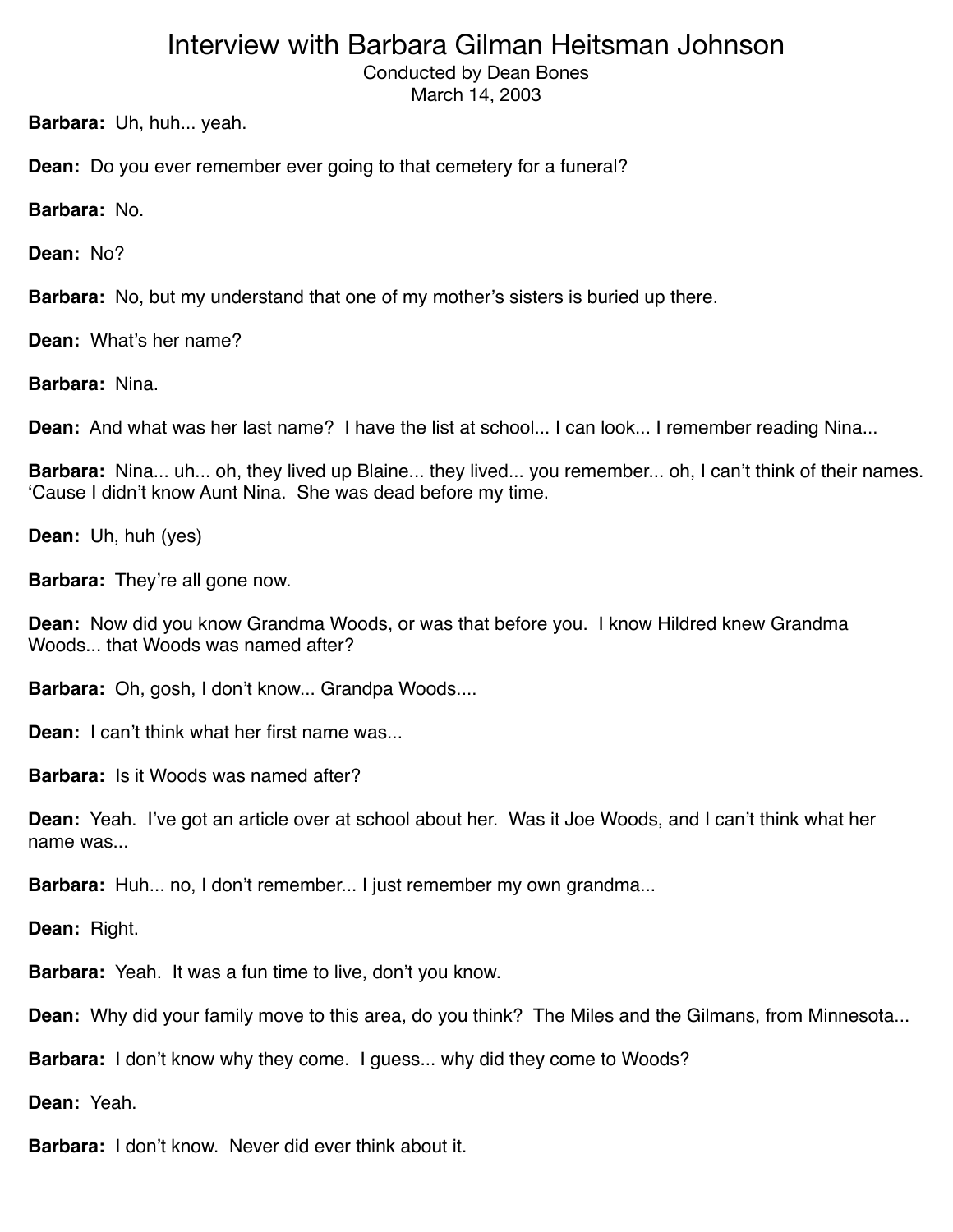Conducted by Dean Bones March 14, 2003

**Dean:** Ok. Now, what about the Lakeside... is it Lakeview or Lakeside Cemetery that was just north of where you lived...

**Barbara:** Up on the hill.

**Dean:** Yeah. Did you ever go up to that cemetery?

**Barbara:** Uh, huh (yes)... uh, huh (yes)

**Dean:** Were you ever there at a funeral, or was that...

**Barbara:** Oh, no... huh, uh (no)... no.... never was there to anything, but I've been up there and out in it with the boys, had taken... ʻcause I was kinda' scared to go out there...

**Dean:** So, were there headstones when you were there?

**Barbara:** Yeah, there was.

**Dean:** I haven't been there yet to know if there are any stones left.

**Barbara:** You took Cooks Road... we called it Cooks Road... ʻcause at the end of that where the people live that's got the...

**Dean:** Yeah, I see there's a road...

**Barbara:** There's a road that goes up... well, that was up... went to Cooks...

**Dean:** What... Cooks? Was that a family?

**Barbara:** Yeah, well, it was two boys that lived there. The older two.. Cooks older two boys lived there. And they'd come out... they had horses, they didn't have vehicles, they...

**Dean:** Was the cemetery before you got to their house, or...

**Barbara:** Oh, yeah. It wasn't too far up the hill.

**Dean:** I wonder if there's any stones still up there...

**Barbara:** Oh, I imagine... why wouldn't there be?

**Dean:** Huh. We have a list of people who were buried there...

**Barbara:** And it's on the left hand side of the road going... going up... and it's... it wasn't really a long distance from home...

**Dean:** Ok...

**Barbara:** ...walking up there. As I say, I've been in it, but I with... I didn't want to go by myself.

**Dean:** Now, they didn't use it, then, after...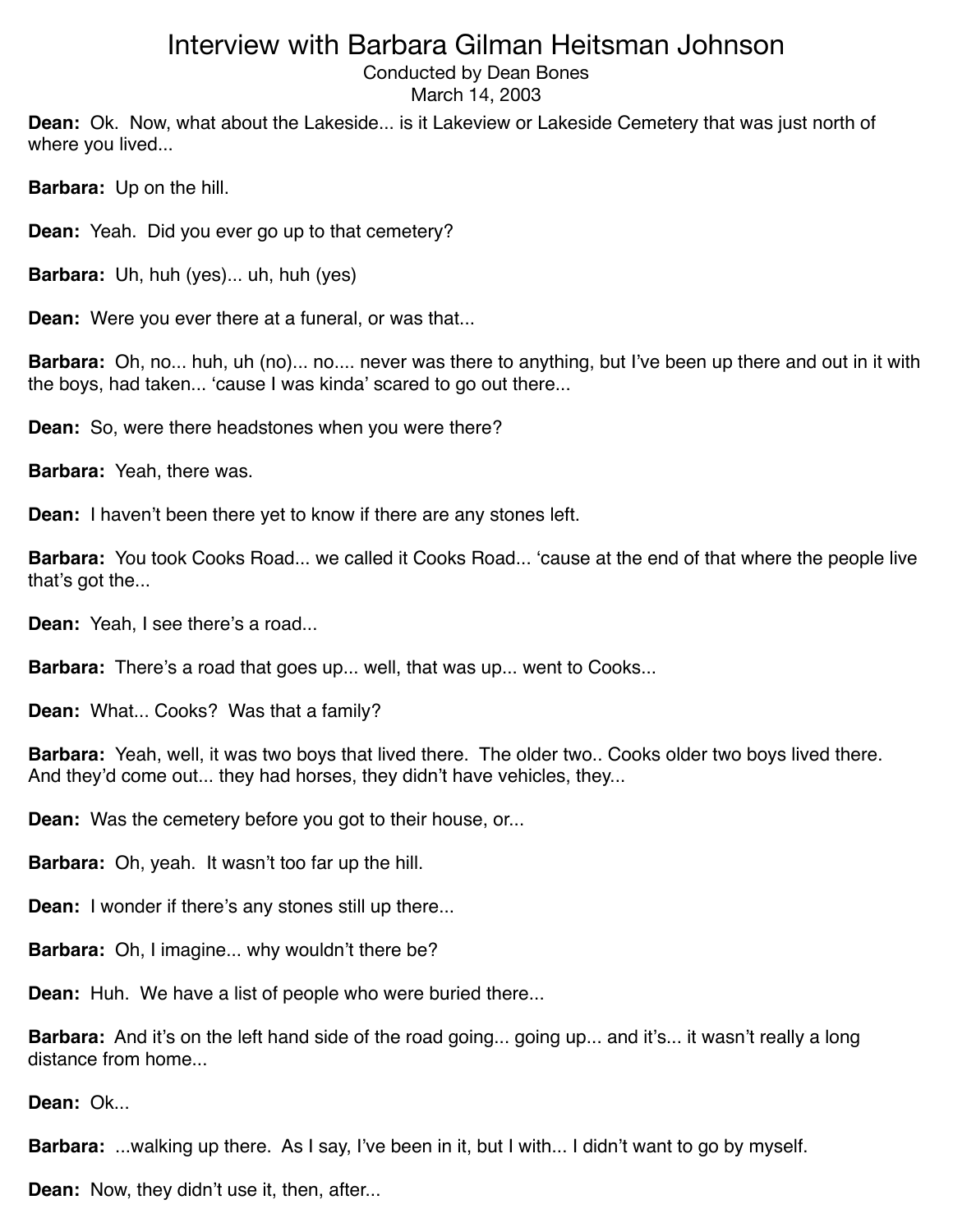Conducted by Dean Bones March 14, 2003

**Barbara:** Huh, uh (no)... not after we lived there.

**Dean:** Ok...

**Barbara:** No... and as I say, we moved up there when Jack was about three. Those were good days. We had a good life, and we had a good home, and we always had plenty to eat... but it wasn't always in season, if you know what I mean...

**Dean:** Yeah...

**Barbara:** If we needed meat, Dad just...

**Dean:** Got meat.

**Barbara:** Got meat.

**Dean:** Right. What do you think was the best advice or lessons that you learned from your mother and your father?

**Barbara:** Oh, my mother was a wonderful person, and she... I learned kindness from my mom, and consideration for other people, ʻcause she was a lovely lady.

**Dean:** And what about from your dad?

**Barbara:** Dad was a Gilman, and he... and I worshiped him, ʻcause I was the only girl, so to Dad I was kinda' special.

**Dean:** Were you spoiled?

**Barbara:** Not really. I don't think I really was.

**Dean:** Now, if I ask your brother, what would they say?

**Barbara:** They probably would say that.

**Dean:** (laughing)

**Barbara:** Jack probably would. He's such an old... have you ever talked with him? (chuckling)

**Dean:** Um... no, I want to do the same interview with him... he's been in at school...

**Barbara:** Now, he'll... if you tell him I said anything, he'll say, "Well, H@#%, that's not right".

**Dean:** (laughing)

**Barbara:** Yeah... that's not... he'll say she doesn't know what she's talking about.

**Dean:** If I interview him, I'll let you read his interview.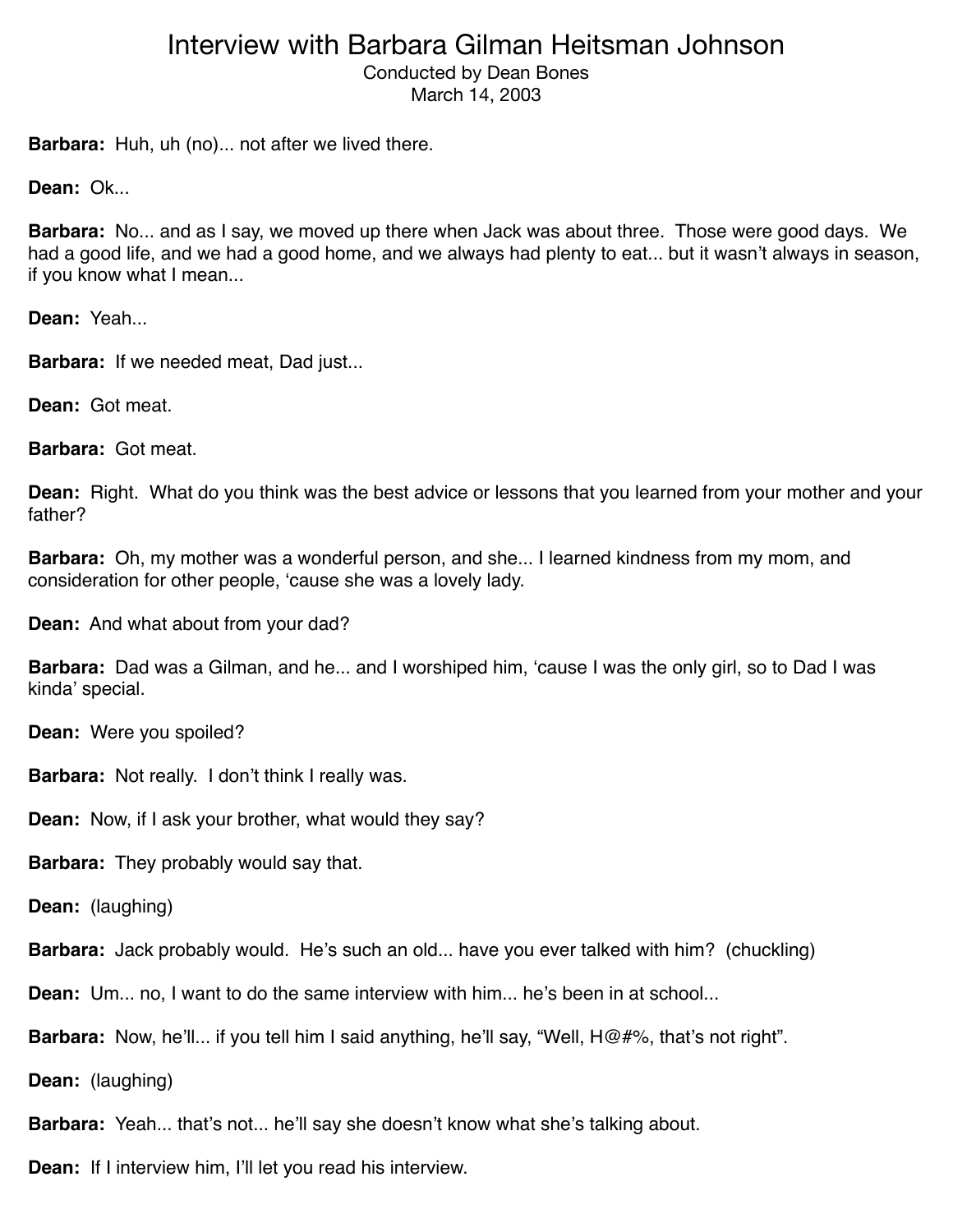Conducted by Dean Bones March 14, 2003

**Barbara:** Oh, God, he'll say she doesn't know what she's talking about. Isn't she dear? (Looking at picture...)

**Dean:** Yep... she's grown up a little.

**Barbara:** Oh, she's a lovely lady. I'm just so proud of her.

**Dean:** Ok, so... what occupations have you had throughout your life? What jobs have you had? From your earliest one that you can remember...

**Barbara:** Oh, well, I used to charge twenty-five cents to take people across the river at Woods, ʻcause I could row like you don't know what. A boat... and I had a small boat that I could use, so I took foot passengers... that's the first job I ever had.

**Dean:** Was that cheating your Grandpa... or I mean your dad...

**Barbara:** No...

**Dean:** From the ferry?

**Barbara:** No, well, Grandpa... he just took cars.

**Dean:** Aaah... oooh... really?

**Barbara:** Well, he took passengers if he had enough of ʻem, but I'd take ʻem across for a quarter.

**Dean:** How much did he charge them?

**Barbara:** I don't know what they charged on that ferry, but that.. it was fun... and then my most wonderful job was at school.

**Dean:** How long did you work at school?

**Barbara:** Twenty-seven years.

**Dean:** And you cooked.

**Barbara:** I started in 1959

**Dean:** Hmmm....

**Barbara:** And I retired in 1987...

**Dean:** Had they remodeled the kitchen during that time...

**Barbara:** The kitchen has always been... I... it's a good kitchen... I just loved that kitchen...

**Dean:** Uh, huh (yes)...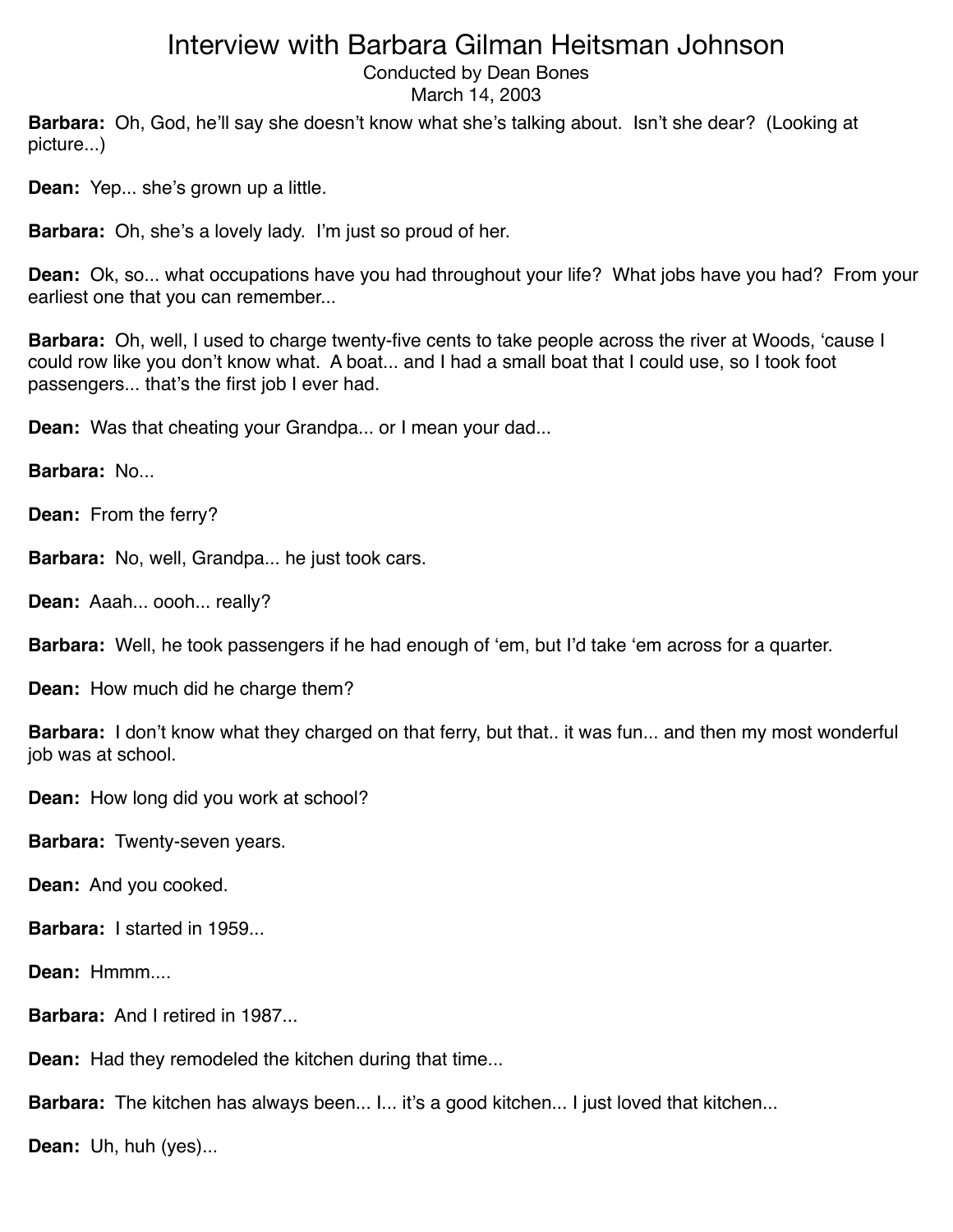Conducted by Dean Bones

March 14, 2003

**Barbara:** That's a lot nicer kitchen than they've got down at Cloverdale. That was a good job. And I loved my kids, and I loved my big kids.

**Dean:** Yeah... I know people loved the food.

**Barbara:** Oh, yeah, I guess so. They talk about it.

**Dean:** (chuckling)...

**Barbara:** Rick Gilman told his wife that he wanted some garden casserole, and he says now don't try to make that until you call Aunt Barbara. (chuckling)

**Dean:** Ok... What, um... Tell us about your own family... your husband and children...

**Barbara:** Well.... let's see now... I was married in 1938... and we lived here in Beaver... Kay was born right here... you know the house that's just the other side of Becker's Cabins...

**Dean:** Ooooh.. yeah...

**Barbara:** That's where Kay was born.

**Dean:** Oooh... I didn't... I didn't know that...

**Barbara:** Uh, huh (yes)... that's her birthplace... yeah... there was lots of... you know, people don't visit like... we used to visit.. and we used to play cards so much with people...

**Dean:** Pinochle, or Poker?

**Barbara:** Oh, Pinochle.

**Dean:** Pinochle.

**Barbara:** Oh, yes. Roy and Ella, you know... and we played cards with them on... pinochle, yeah.... but they don't do that any more.

**Dean:** Not much. So, tell me... my dad talks about chicken feeds, and how people would go to somebody's farm, and they'd go get all their chickens and kill ʻem, and they would take them and they'd do a chicken feed, invite everybody down, and you wouldn't even know your chickens were gone....

**Barbara:** Oh, God, that sounds like Ray Bones!!

**Dean:** Ahhh (laughing)... well, he said people did it to them, and he was in on some, and...

**Barbara:** I remember when your mom and dad were married.

**Dean:** Ooh..

**Barbara:** Yeah...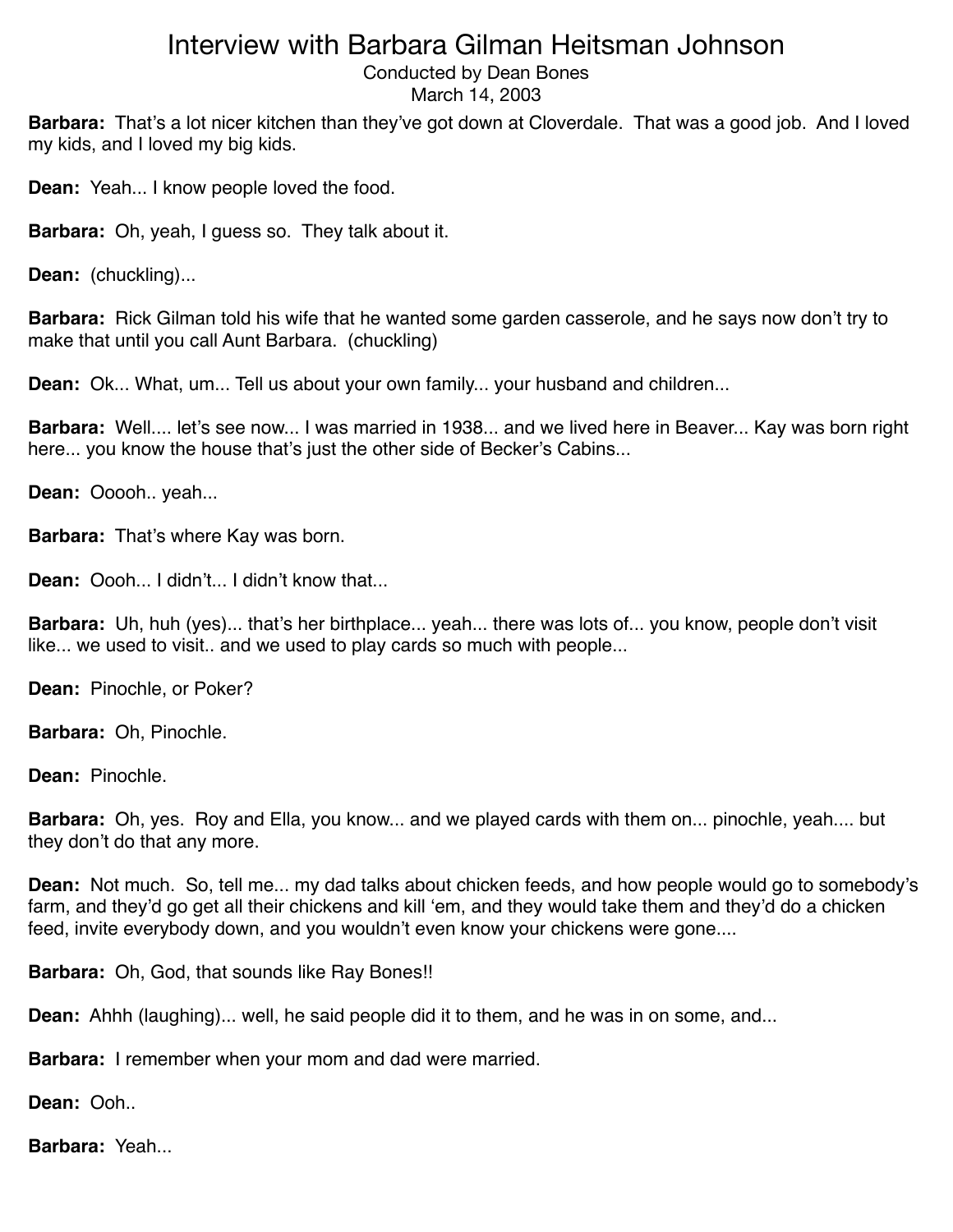Conducted by Dean Bones

March 14, 2003

**Dean:** So, you lived at that place for a while...

**Barbara:** No, never lived in that house. Buster's folks were living there.

**Dean: Oh...**

**Barbara:** No... I lived first... you know, up at my old place, which I gave to Bill, you know...

**Dean:** Uh, huh (yes)

**Barbara:** ... across the driveway there was a little cabin.

**Dean:** Ok...

**Barbara:** And that's where we lived when we were first married. And then Dahls, and then Pete and Lloyd Woods bought the place where we lived... that's who we bought from, was Pete and Lloyd... and then I lived across from school... there was Gilbert... Gilberts had the store on the corner...

**Dean:** Right...

**Barbara:** And they had two rentals, and we at different times lived at both of ʻem. That's where we lived when Kay started school.

**Dean:** Oh...

**Barbara:** Yeah...

**Dean:** Now, she's a little bit older than Bill, isn't she?

B**arbara:** She's 64 and Bill is 60.

**Dean:** Oh, so not that much older.

**Barbara:** Yeah...

**Dean:** Ok... and then you... when did you move to your other house? By the store?

**Barbara:** We bought that from Pete and Lloyd... oh, what year did we buy that, I wonder? Oh, gosh, I don't know what.. I can't remember... it must have been... Kay went to the first grade at Beaver, and the second grade at Hebo.

**Dean:** Where did you live in Hebo?

**Barbara:** Binford's Cabins.

**Dean:** Oh, yeah.

**Barbara:** Yeah.

**Dean:** And then you moved back?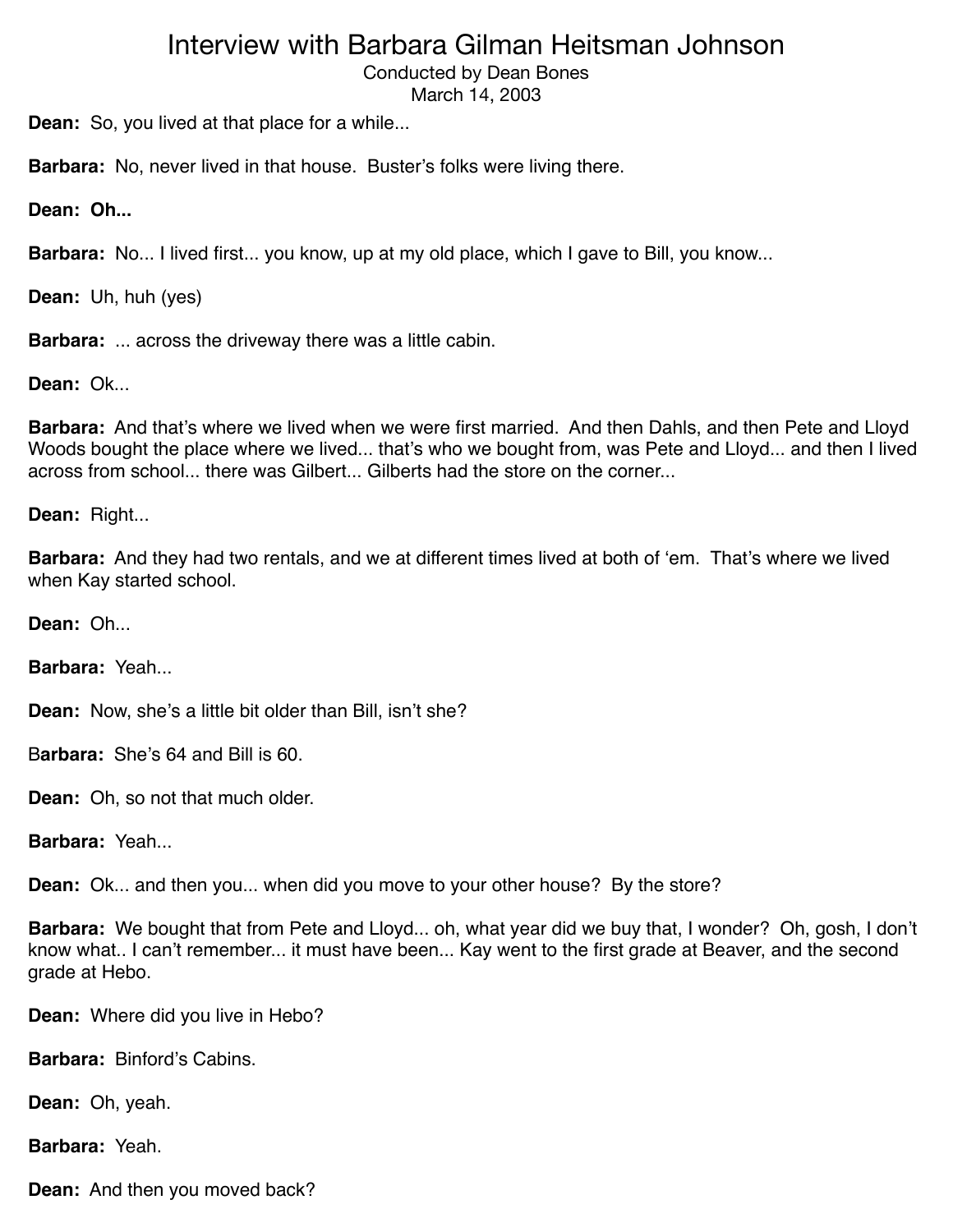Conducted by Dean Bones March 14, 2003

**Barbara:** And then we come back to Beaver, and we moved in to Pete and Lloyd's house. ʻCause Toad... Buster's sister and Lloyd's Woods had lived there, and they moved out, and we moved in there, and then we lived there all these years.

**Dean:** So the store next door...

**Barbara:** Yeah...

**Dean:** Uh... who ran that when you first moved in there, or the earliest you can remember?

**Barbara:** I can't... I'm not gonna' tell you their names... I can just see 'em, but I can't...

**Dean:** Cases owned it... Bertha Case...

**Barbara:** Well, yeah, but before that... before Bertha Case... oh, I can't remember their names... Tom... I remember the name Tom.... see, there used to be gas pumps there...

**Dean:** Oh, I didn't know that...

**Barbara:** Out in front of the house... there was just two...

**Dean:** Do you remember the brand?

**Barbara:** I don't remember... but there was...

**Dean:** And it was that old building that was there, that we know of....

B**arbara:** Well, kind of... the people that had that kind of gas station, they lived in Effie's house...

**Dean:** Ok...

**Barbara:** And the store was already there...

**Dean:** Hmmm... and then after... then Bertha and... and I don't remember her husband...

**Barbara:** Oh, don't ya'? Oh, I do.

**Dean:** I just remember...

**Barbara:** He was a shingle weaver... I always... do you know what a shingle weaver is? Well, you know shingles come in bundles?

**Dean:** Yeah...

**Barbara:** Well, you have to weave them...

**Dean:** Aaaahhh....

**Barbara: Walt...**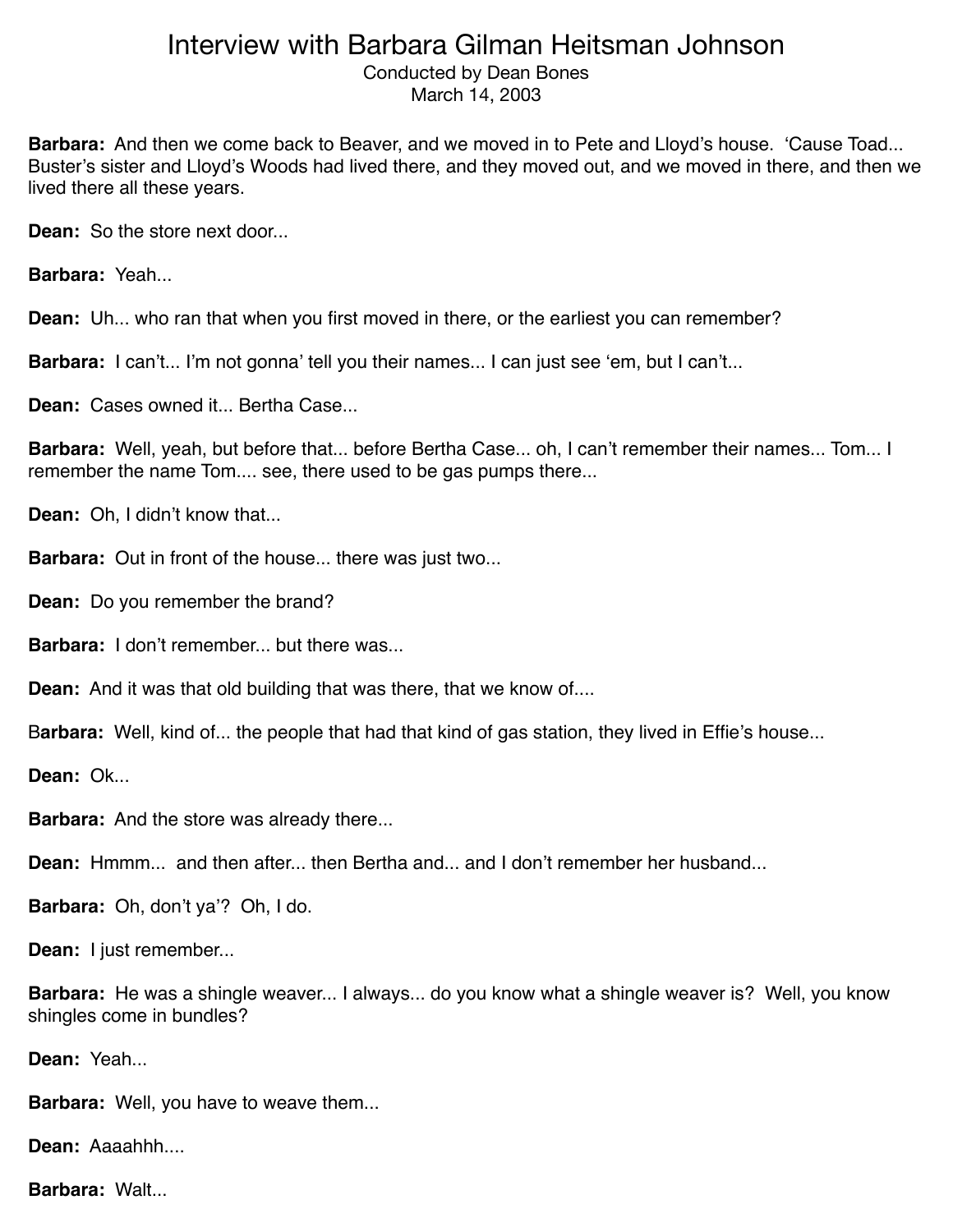Conducted by Dean Bones March 14, 2003

**Dean:** Walt Case?

**Barbara:** Walt Cason... Walt Case... yeah... that's who... when we first lived there...

**Dean:** Ok.. who else lived nearby? Bertha Case, and was... I mean, uh... Effie moved in...

**Barbara:** And uh...

**Dean:** Who was her husband?

**Barbara:** Bill... Monroe... he was a Monroe... that was Bertha Case's son, ʻcause she'd been married many times...

**Dean:** So when my dad went to school with Monroes, would they have been her sons?

**Barbara:** Yeah... Monroe...

D**ean:** I didn't know that.

**Barbara:** Yeah... Bertha's... she had Bill, and she had.... they were good lookin' guys... she must have had four boys, and Annabelle, the daughter... Annabelle... she had a beauty parlor in Tillamook... now we're going so far back, and I'm just thinkin'....

**Dean:** Yeah, but it's helping.. and, even just a name, you know, just... this helps, so that's great... just remember what you can... don't worry about it. What about who lives next to....

**Barbara:** Mac Koontz was on the... there was nothing there...

**Dean:** Oh...

**Barbara:** ... 'cause, uh... Bill uh... you know... Brownings built the house where Bill is...

**Dean:** Right...

**Barbara:** ... and bought that piece that's... that was two lots.. they bought that...

**Dean:** The... where Pearl lives, you mean? Or...

**Barbara:** No...

**Dean:** ... where the shop is, or... I know where the house... oh, I know what you mean! Where your son lives now was two lots.

**Barbara:** Yeah... that was two... well... and the big garden that he has... that was all one piece of ground...

**Dean:** I see.... And the Koontz's lived then on the next one...

**Barbara:** Yeah... and your folks lived up there...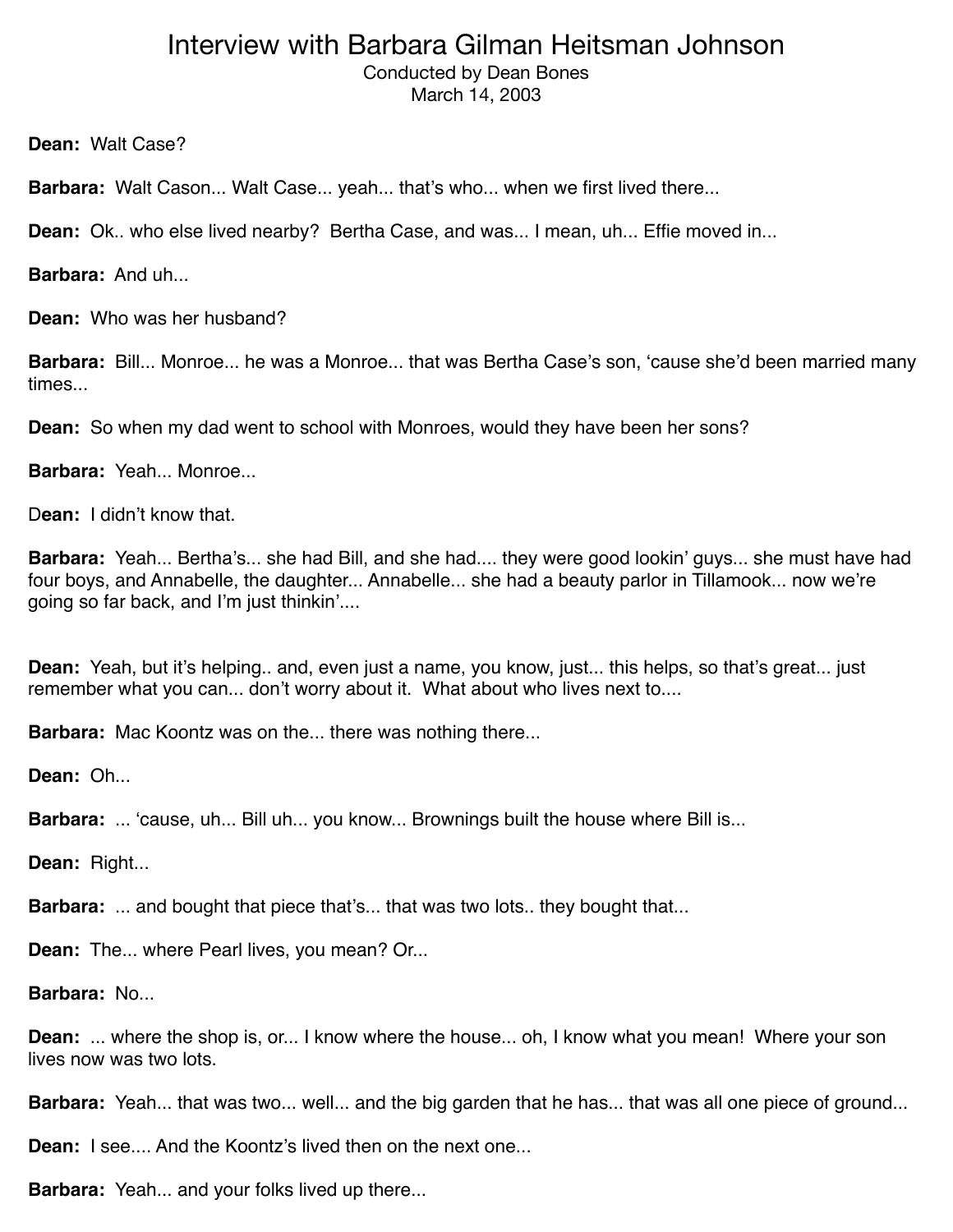Conducted by Dean Bones March 14, 2003

**Dean:** Right...

**Barbara:** ʻCause Bill helped your mom... she had been a scout leader, and Bill helped...

**Dean:** I didn't realize that... I knew she did scouts, but I didn't realize he helped. Past them were the VanLoos. Remember them?

**Barbara:** Oh, yeah.

**Dean:** Ok, tell me their names. I have tried to remember... because I was told that what they lived in was an old livery stable...

**Barbara:** Well... and I remember that you just... it went... you just drove right up like this into their...

**Dean:** Yeah... and then the house was actually off to the side, but it was like a big shop.

**Barbara:** Yeah, it was just a...

**Dean:** Like a livery stable! I can't think of their names...

**Barbara:** I can't either. 'Cause we hauled logs for him. Uh... pretty near say that....

**Dean:** So at the... where the station is now, when you lived there, was that Gilbert's store at that time, or was that long before you.

**Barbara:** No, that was Gilbert's store when we lived there.

**Dean:** And the Green Parrot...

**Barbara:** And the Green Parrot, where we used to dance ourselves silly.

**Dean:** In the upstairs...

**Barbara:** Upstairs...

**Dean:** Who ran that at that time?

**Barbara:** Uh.... uh.... the oldest Stewart girl... what's her name....

**Dean:** Oh, you mean Bernice and...

**Barbara:** Yeah, and what was his name?

**Dean:** I would have said it if... ??? ....

**Barbara:** No....

**Dean:** What's his name? Uh.... Bernie? No that's what...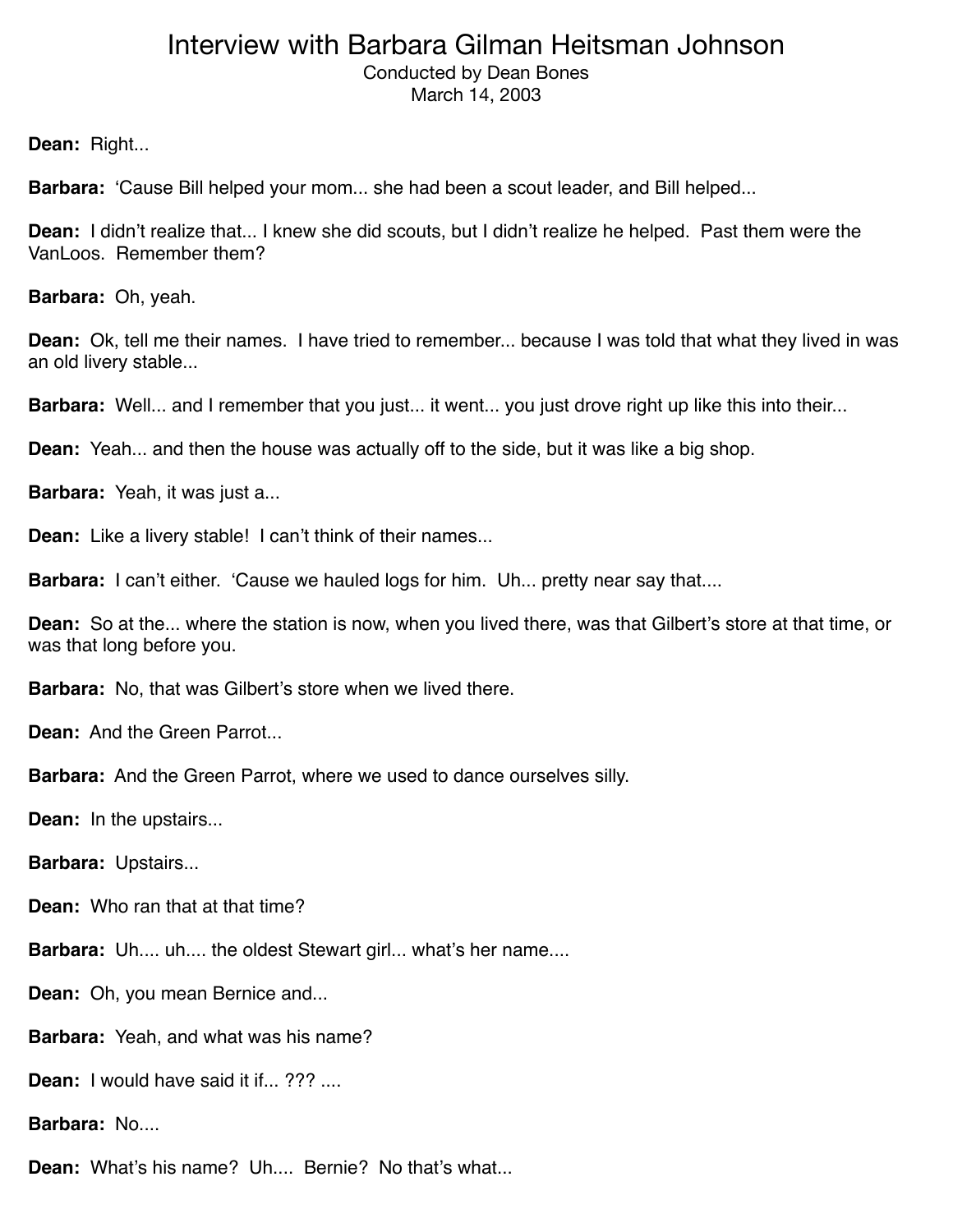Conducted by Dean Bones March 14, 2003

**Barbara:** Oh, I can't think of...

**Dean:** Ok...

**Barbara: I** could see him...

**Dean:** Yeah... one arm...

**Barbara:** And it was the tavern down...

**Dean:** Right...

**Barbara:** ʻCause Buster loved to play pool, and he'd go down there and he did... and he'd forget to come home...

**Dean:** Would he?

**Barbara:** For dinner... yeah...

**Dean:** (chuckling)

**Barbara:** Oh, God... I used to just boil when he didn't come home when he'd go down there, ʻcause he just loved to play pool. And he played pool with Teddy Allen's dad... Chris Allen, that lived way up...

**Dean:** Where Mary Versteeg lives?

**Barbara:** Yeah!

**Dean:** Yeah... So, what about down here... were there other buildings....

**Barbara:** Well, there was houses.

**Dean:** Right over here by LaFond's shop?

**Barbara:** Well, yeah, that's where... we lived in one of ʻem... they were mill houses...

**Dean:** Ok...

**Barbara:** ... and there was three of ʻem.

**Dean:** And this was Angell Mill? Is that what that was called?

**Barbara:** Oooh, I don't remember that name. I don't remember their name, but anyhow, we lived in the first one, and there was another one, and then there was another one, and Hildred at one time lived in one of ʻem.

**Dean:** Because her husband was a Meyers...

**Barbara:** Right...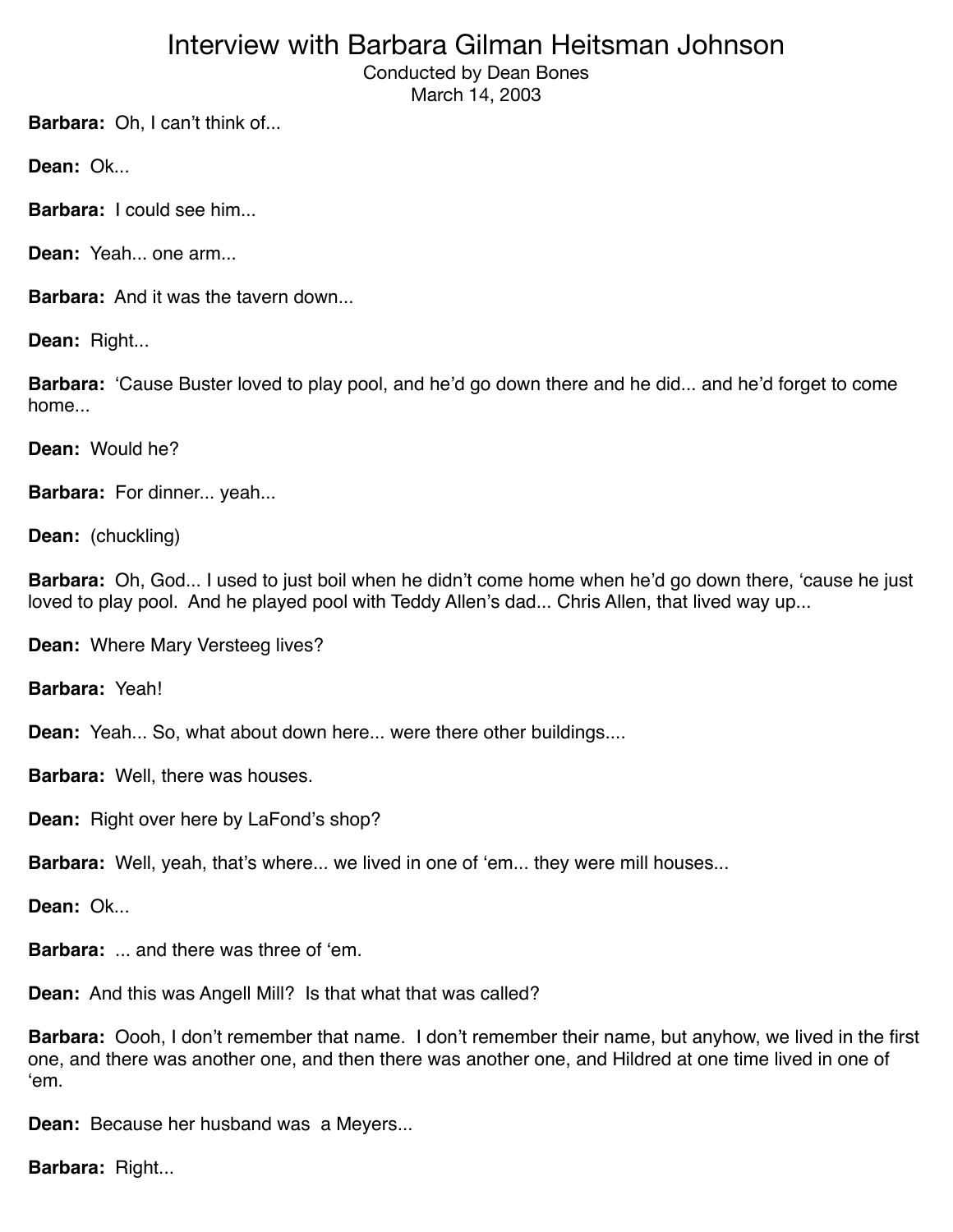Conducted by Dean Bones March 14, 2003

**Dean:** Yeah...

**Barbara:** Ozzie Meyers... yeah... Ozzie... Ralph was one, and they were most like twins, Ralph and Ozzie.

**Dean:** Ok, then tell me this... in the Beaver Cemetery, it says two of triplets of Oscar Meyers... so one must have lived. Who was that?

**Barbara:** I don't know. I don't know.

**Dean:** And that was Edith Creecy's dad, was Oscar Meyer, and so was... oh, shoot, they were both teachers...

**Barbara:** Well, there was one that... what was her name? She taught over here at school...

**Dean:** And that was one of the daughters, wasn't it?

**Barbara:** Yeah...

**Dean:** Right. Yeah, I could do it if I'd think about it. What about where the Arc... where the 76 (gas station) is now... was there anything there?

**Barbara:** I don't think so. Well, there was an old building there, but I don't know what it was for.

**Dean:** And then, was it before you when the IOOF building was over here? I've seen pictures of this huge...

**Barbara:** It must have been before my time... would you tell me why that brick chimney is out there?

**Dean:** Yeah, I don't know... but Dad could, I think, ʻcause I think he...

**Barbara:** I'd like to know what it is...

**Dean:** Ok...

**Barbara:** See, it's something about the cheese factory, I think.

**Dean:** Right. Must be. Dad worked there, so I'll ask him about that.

**Barbara:** See, when we lived up... this table, which as you know very old... out of date about sixty years... anyhow, I bought that from this house next door where Merle Jensen lived, ʻcause he was the cheese maker.

**Dean:** Ok...

**Barbara:** He took his own life, you know. Merle did. And then they sold, and I bought that table and chairs from Merle... he was the cheese maker.

**Dean:** Sooo...

**Barbara:** That's Kenneth Jensen's brother...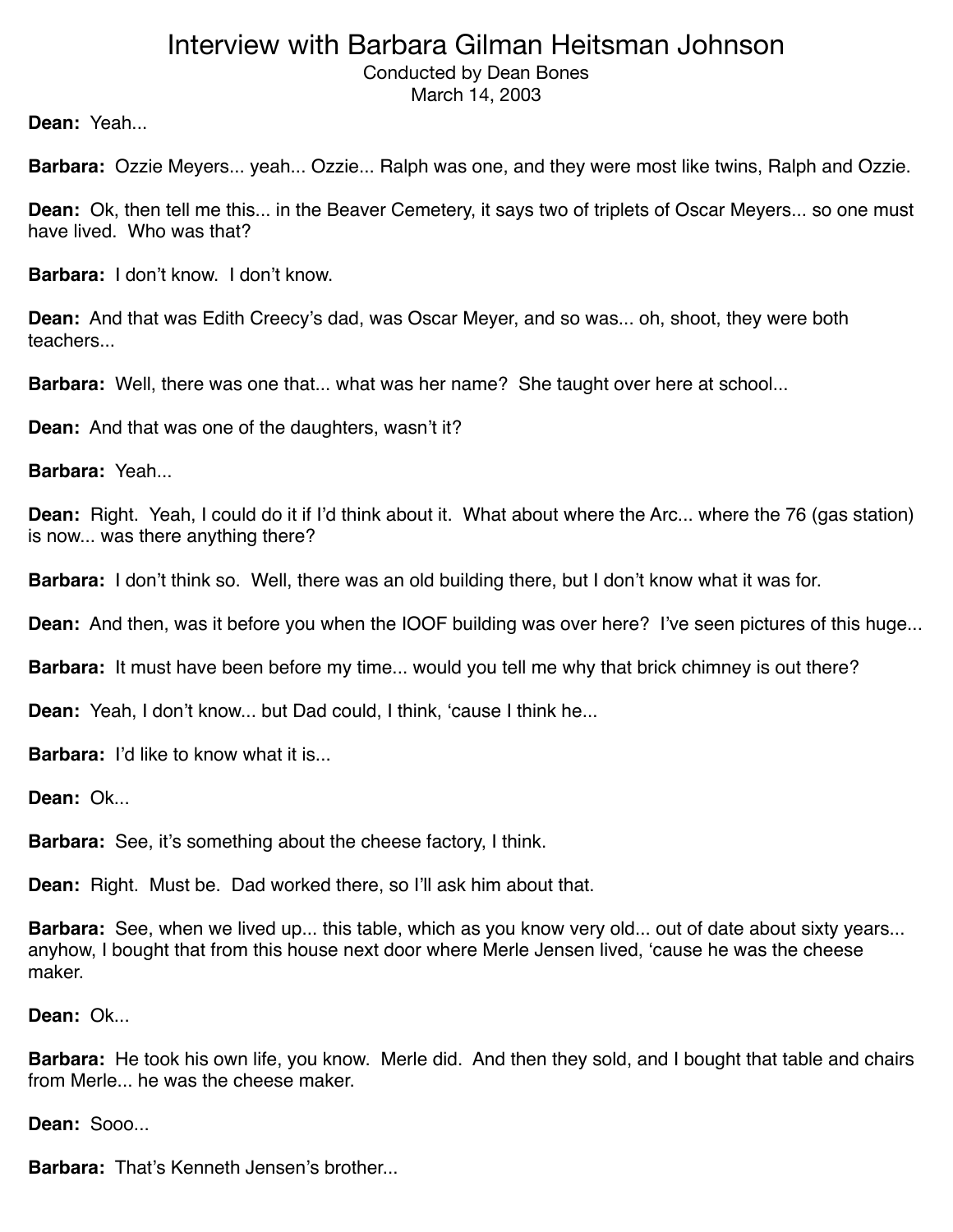Conducted by Dean Bones March 14, 2003

**Dean:** Did he live there before Alex Walker, or after Alex Walker, or...

**Barbara:** Probably before.

**Dean:** Hmmm...

**Dean:** And then the store that was down here...

**Barbara:** Auntie Aronsen...

**Dean:** And they had a gas station that was a Flying A, or something like that...

**Barbara:** I don't remember what it was... I remember it very well, ʻcause we traded there.

**Dean:** Do you remember Grandma Wolf?

**Barbara:** Oh, yes!

**Dean:** Myrtle.

**Barbara:** Myrtle Wolf. Yes, I remember her. She was about this big, you know.

**Dean:** Right. Very large. I remember that. And I remember her living in a trailer. Dad said she used to live in a house for a while... a cabin, or something...

Barbar**a:** Well, there was cabins right back of the store, ʻcause Lloyd and Ethel Mason lived there, too.

**Dean:** Ok...

**Barbara:** And Grandma Wolf lived in one of those cabins.

**Dean:** Who lived in the Mason's house? Was it, uhhh... Abe...

**Barbara:** Abe Bays.

**Dean:** Yeah, ok...

**Barbara:** And we paid him six dollars a month for water.

**Dean:** Oh...

**Barbara:** He had the water... he owned the water.

**Dean:** Did you get your mail in this house?

**Barbara:** Right here.

**Dean:** Was it just right here on the porch area?

**Barbara:** Right there.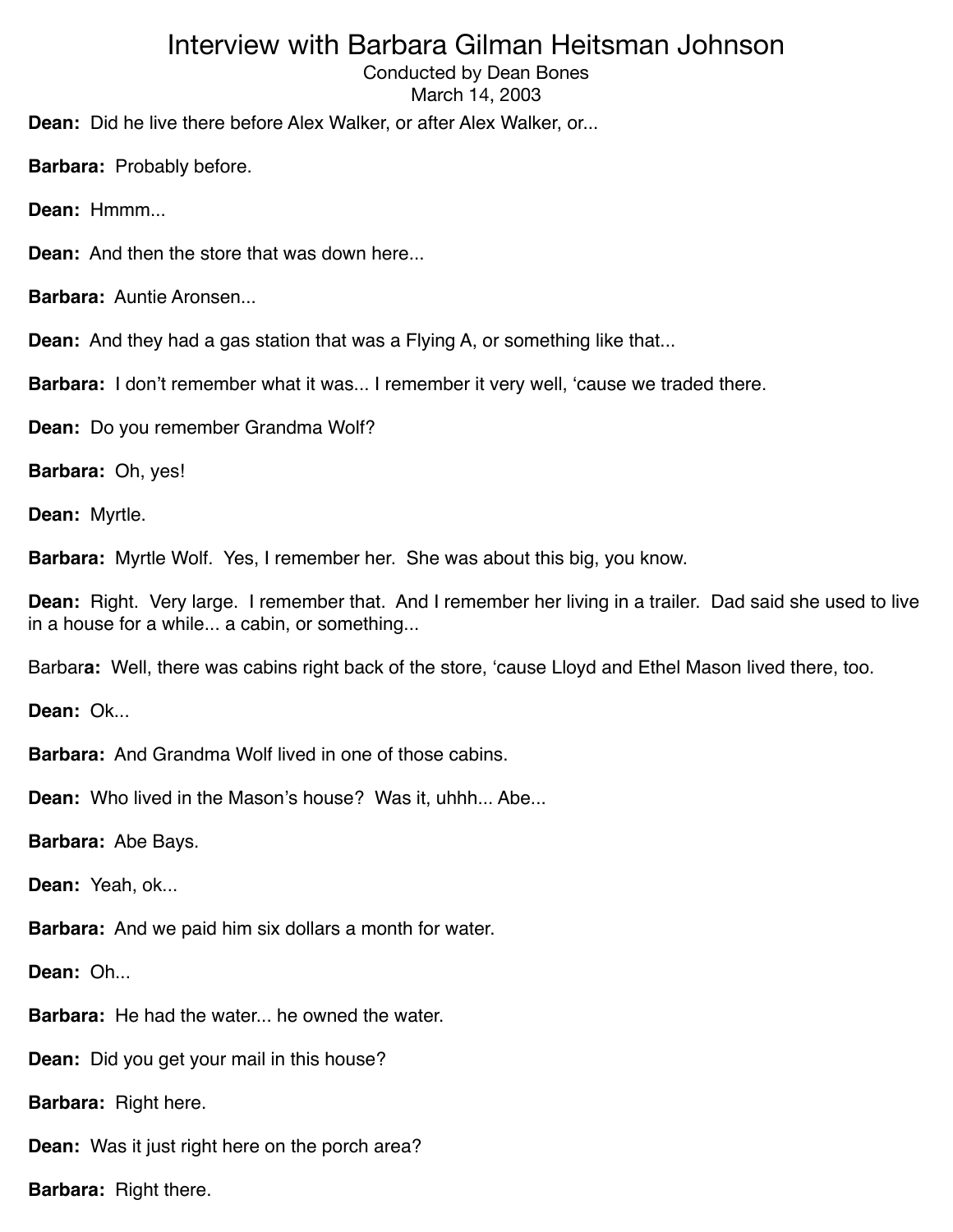Conducted by Dean Bones March 14, 2003

**Dean:** Uh, huh (yes)

**Barbara:** Where the wall is along there, that was open... yeah... and...

**Dean:** That's...

**Barbara:** Daisy.

**Dean:** Daisy who?

**Barbara:** Roy Woods' grandma.

**Dean:** Oooh... did she live in this house?

**Barbara:** Yeah.

**Dean:** Ok, what about the little house that Mrs. Brassfield lived in... was that there then?

**Barbara:** Well, that's been there forever. Ethel Mason's folks built that.

**Dean:** Ooooh....

**Barbara:** Ethel's folks... Grandpa and Grandma Clouse built that...

**Dean:** And Masons have been here for...

**Barbara:** For a number of years...

**Dean:** Ok... and then going on up the road, Charlotte Finnell... how long did the Finnells...

**Barbara:** Oh, a long time. Uh... she... Chuck... Rick was born here... in Beaver... well, at the hospital...

**Dean:** Right...

**Barbara:** Who else was at that... uh, what was his... I don't remember names like I should...

**Dean:** You're doing fine.

**Barbara:** (chuckling) Well.... who lived this of, uh, Marge and Jack Kellow... this side of the river... that pretty place there...

**Dean:** Nicklaus...

**Barbara:** Well, Nicklaus lived up here.. I think...

**Dean:** Oooooh

**Barbara:** I think Nicklaus built the house where Norm and Joyce lived...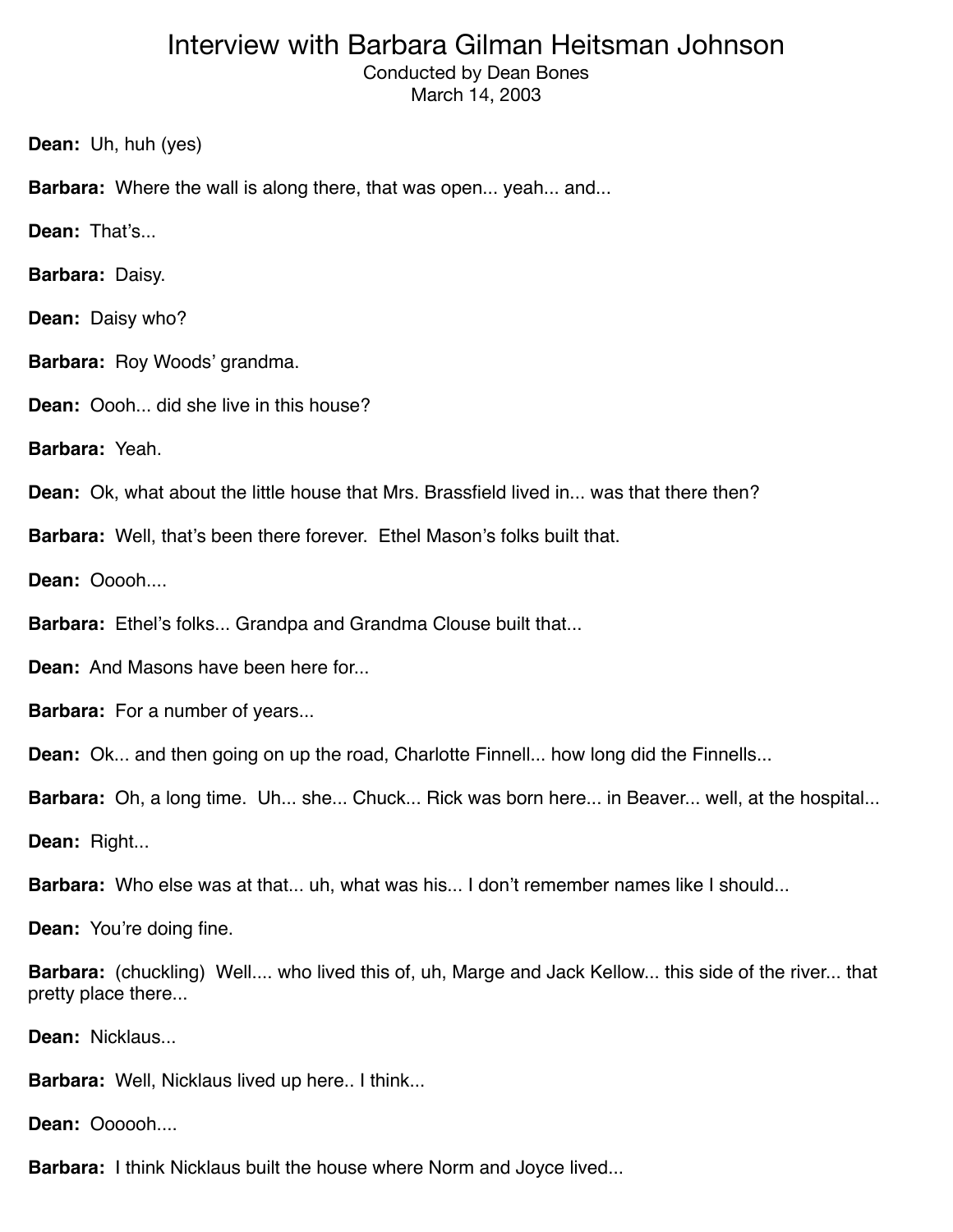Conducted by Dean Bones March 14, 2003

**Dean:** Ok...

**Barbara:** And now that's been sold, and somebody else is there now.

**Dean:** Did you know the Sappingtons, then? Were they living up here?

**Barbara:** I know the name...

**Dean:** Uh, huh (yes)... up on Blanchard farm...

**Barbara:** Uh, huh (yes)...

**Dean:** And for a while, Joe Haynes said that his parents owned that farm, I think, or rented there, or something.

**Barbara:** Really? Yeah... well, there's lots to tell about this area, you know it? I'm really thankful that I've lived here. People think I had a very non... not much happened in my life, ʻcause I moved from Woods to Beaver (laughing), and I've never done much traveling.

**Dean:** Uh, huh (yes). But it's been good, then.

**Barbara:** Very good life.

**Dean:** What about your husband, Buster?

**Barbara:** Yeah...

**Dean:** Was that his real name?

**Barbara:** Fred.

**Dean:** I knew that.

**Barbara:** Fred William.

**Dean:** And where did he come from?

**Barbara:** He come from Portland.

**Dean:** Uh, huh (yes). So, his family was out in that area?

**Barbara:** Well, uh... one sister married Lloyd Woods... his youngest sister... Toad....

**Dean:** Ooooooohhh.... so that's how you moved by that house, and then bought the house.... oooh, I didn't... I didn't know that.

**Barbara:** Yeah... yeah...

**Dean:** What did he do for work?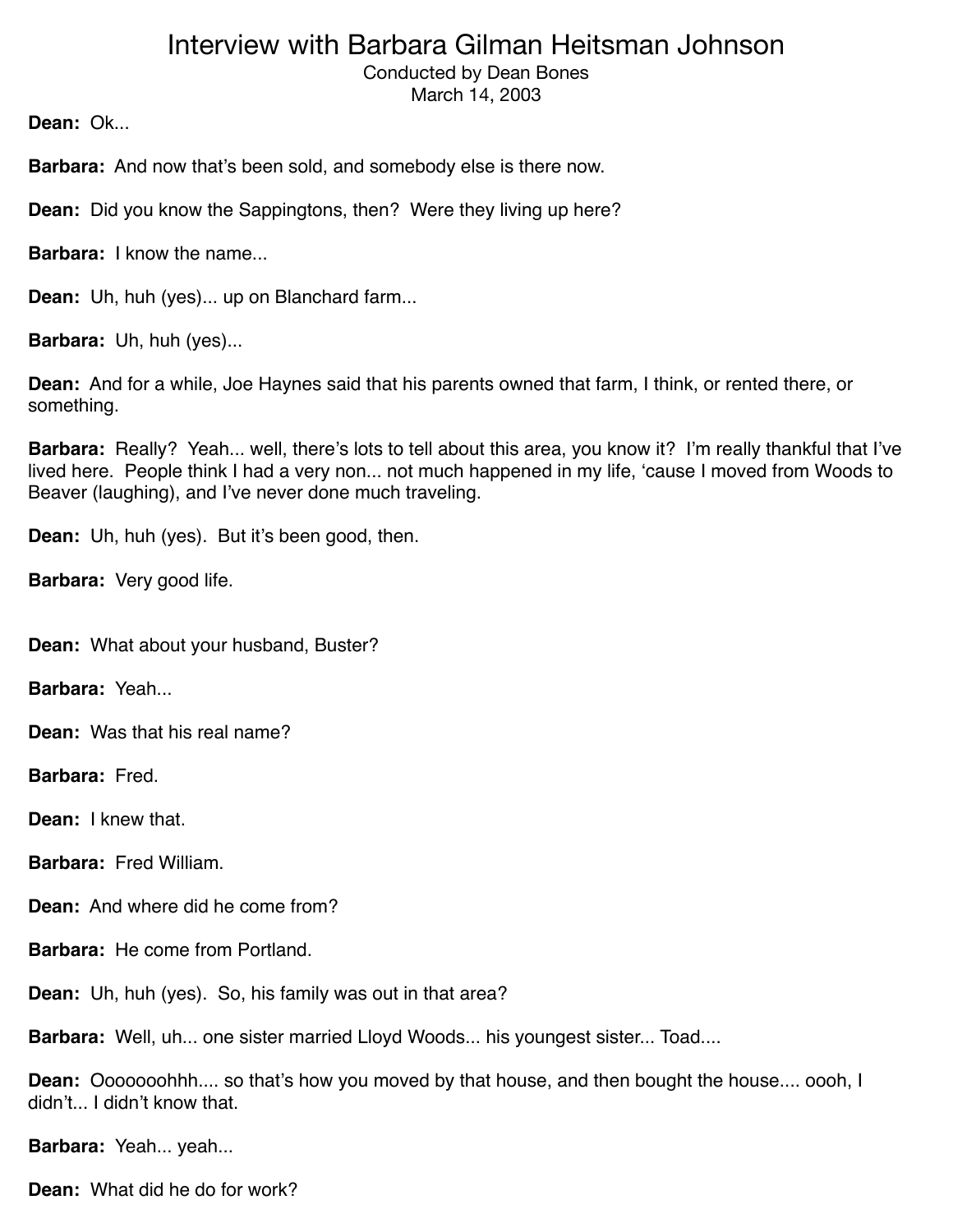Conducted by Dean Bones March 14, 2003

**Barbara:** Buster?

**Dean:** Yeah.

**Barbara:** Well, he start... when we were married, he was working at Tillamook Box Factory. Did you know there was one?

**Dean:** I've heard of it, but what would they make boxes for?

**Barbara:** I don't know. They made boxes for apples or something...

**Dean:** Ok... and then what did he do?

**Barbara:** And then.... well, we even picked hops, if you can believe it.

**Dean:** Where did you go to pick hops?

**Barbara:** Out by Salem.

**Dean:** Yeah.

**Barbara:** ʻCause we were very poor. We didn't have much money in those days. And then at the war time we moved to Portland and he worked for King Brothers Boiler makers, that built... (end of side one)

**Barbara:** ...Brothers Boiler makers, and then we came back to Beaver, and he bought a dump truck, and it was in... poor Merle Aronson spent many nights trying to keep that truck on the road, bless his heart... and anyhow... and then eventually he bought a log truck, and Lloyd, his brother, Lloyd Woods, bought another one at the same... they were just alike... at the same time... and he had that for quite a while, and then we bought several new ones.

**Dean:** So he hauled logs for quite a long time.

**Barbara:** Lots of one loads.

**Dean:** Uh, huh (yes)...

**Barbara:** Yeah... .he bought, uh... oh..... what's Joyce's husband's name? Char... Watts...

**Dean:** Oh, yeah...

**Barbara:** Watts lived up... you know where David lives... up at Coles?

**Dean:** Yeah...

**Barbara:** And there's a road there by the... that goes... well, we hauled lots of... ʻcause it was all old growth...

**Dean:** On Tony Creek...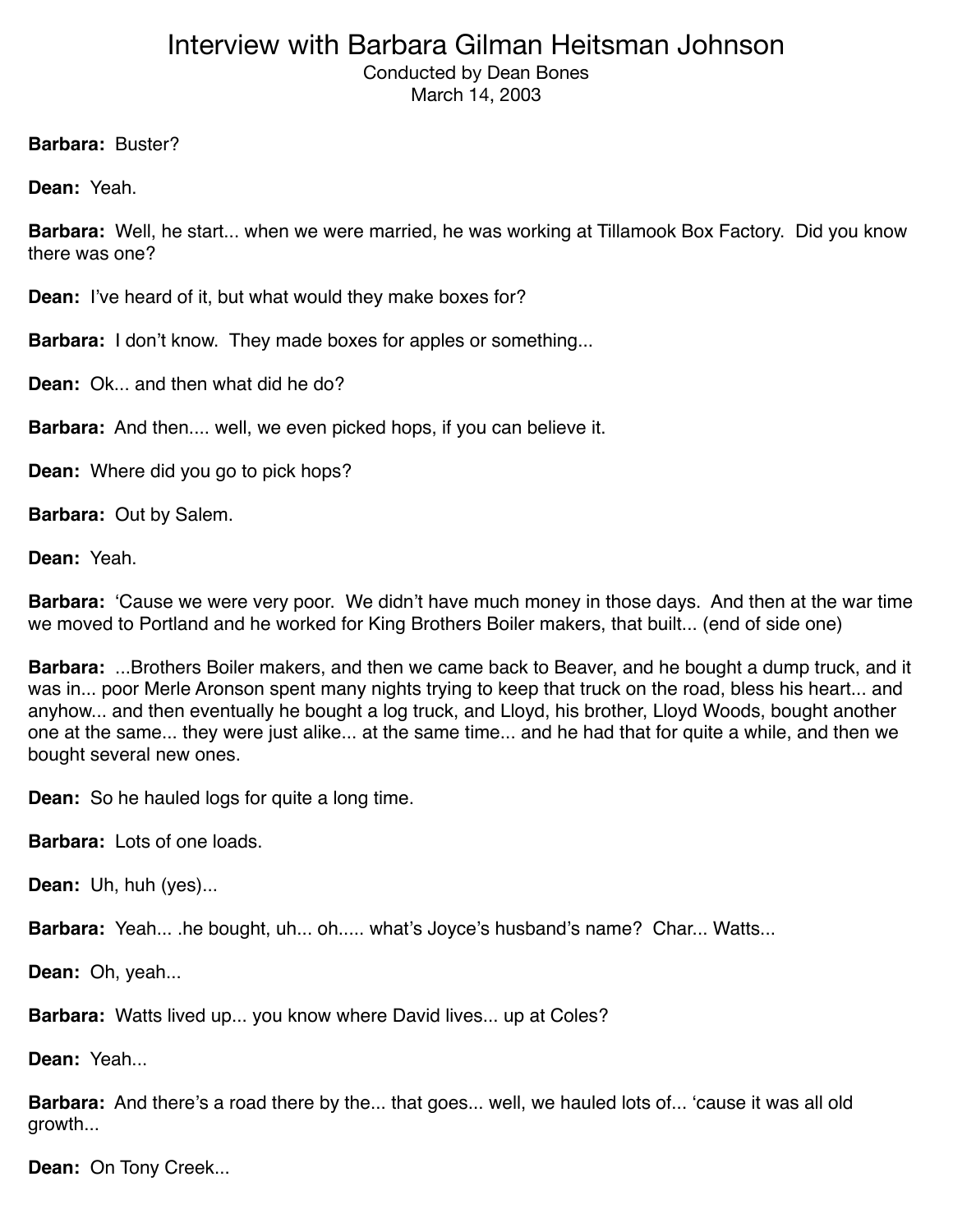Conducted by Dean Bones

March 14, 2003

**Barbara:** We hauled all kinds of one log loads out of there.

**Dean:** Uh, huh (yes)...

**Barbara:** And as I say, they don't know what hauling logs is now.

**Dean:** Right...

**Barbara:** I think it's really sad. ʻCourse now they're not allowed to cut it.

**Dean:** Yeah, that's right. So, you haven't mentioned Bill yet. You had Kay, and then you had Bill...

**Barbara:** Yeah, I had in Portland...

**Dean:** Ok...

**Barbara:** Ok... and then we came back to Beaver, and you wouldn't get him out of here for anything in the world! No way! There's no place to live but Beaver!

**Dean:** Yeah. Ok, and just for the purposes of getting it on the tape, then tell about his kids and Kay's kids, if you can mention that.

**Barbara:** Oh, well, Kay has, uh... she's a lovely daughter... such a lovely daughter... she has three kids... she has two boys and a girl, and one boy lives in Eugene...

**Dean:** And his name is?

**Barbara:** Is Bill... William, and Brian, the other boy has his own business there in Florence... he's a mechanic... he has a good business... and then the daughter, Brenda, is married to a Coast Guard, and they have lived different places.

**Dean:** Uh, huh (yes)...

**Barbara:** Started out in Alaska, and then they went to Coos Bay, and then they went to San Francisco, now they're up in Washington, because he made chief and he's a recruiter, so they don't have to be by water anymore. Yeah... So that's Kay's three. And Bill... ʻcourse there's Kari Kay... she's such a lovely... she very lovely... and she's in Wyoming....

**Dean:** Ooooh.... I didn't know that.

**Barbara:** Yeah, she's a beautician, you know... and Seth, he's just kinda' different... Kari Kay loves him, so I try to... (chuckling)... well, he's just different, you know...

**Dean:** I don't know him.

**Barbara:** And Kevin has had nothing but sorrow...

**Dean:** Hmmm...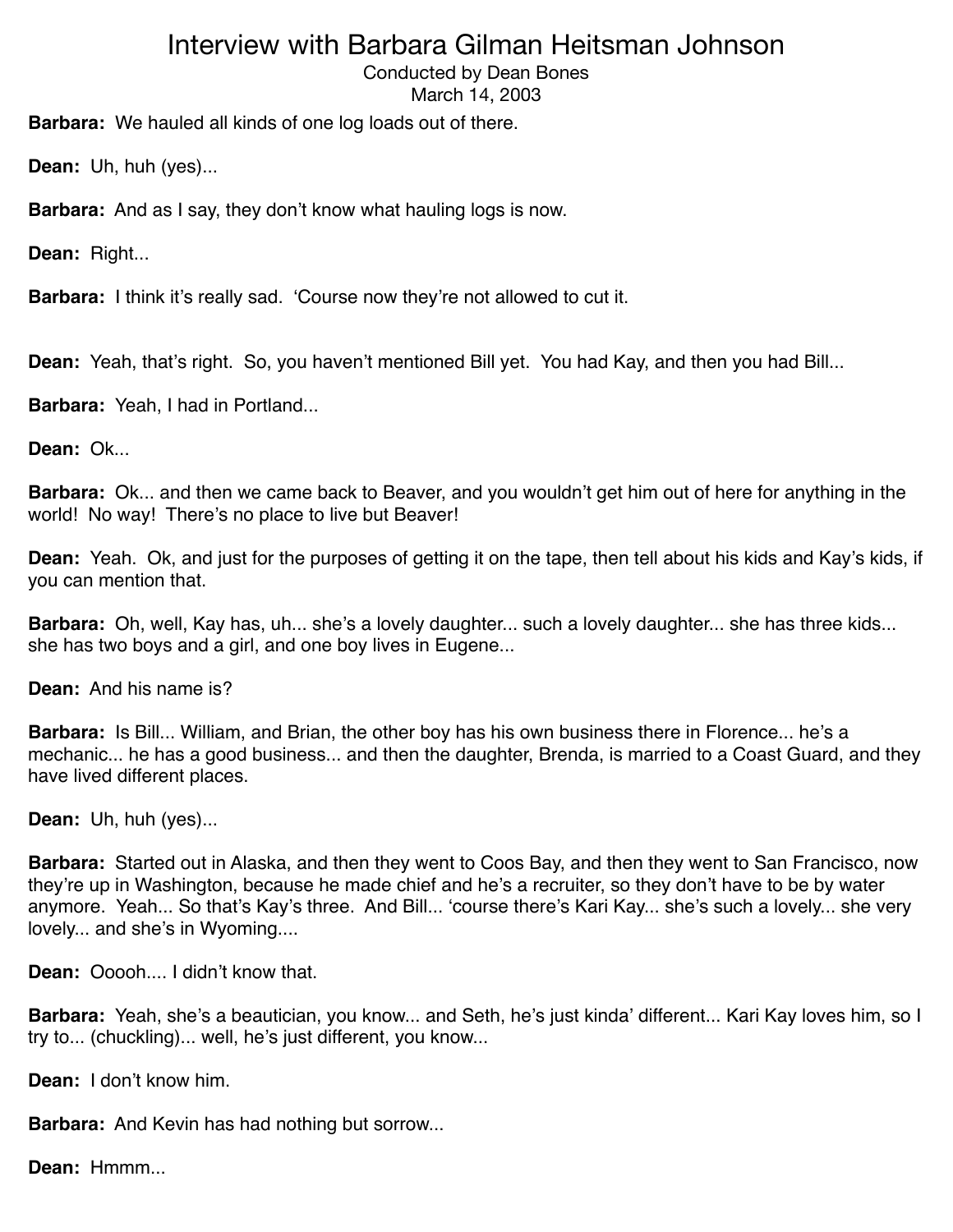Conducted by Dean Bones

March 14, 2003

**Barbara:** He just dearly loves his child, he's a wonderful father to him, but he don't get him, you know, only on weekends... Lennie goes and gets him... his

name is Clayton, but Grandma calls him Bud... he's my little Bud... this is... that's my little Clayton...

**Dean:** How old is he?

**Barbara:** He's four... will be...

**Dean:** Oooooh.... that's a great age.

**Barbara:** Oh, he's just... he's very sharp for his age, really. He has... after this girl Kevin left Kevin and went back down to Lincoln City, she had another baby down there, another boy, so Len had brought him here to visit, and I asked him, I said, "Well, tell me about your baby brudder".... he calls him his Baby Brudder... he says, "Oh, Grandma, he can't talk." (Laughing) And I just thought I'd just die, it was so funny how he.... he can't talk!

**Dean:** (Laughing)

**Barbara:** But he's just had just sorrow, and I don't know how it's gonna' be any different. He's thirty-three... never been married... and he's had... oh, I don't know, I guess three different girls that he's been really in love with, or thought he was. He's a good boy, he's a hard worker, but he's just... it's kind of a sad life.

**Dean:** What does he do?

B**arbara:** He works for Fallon in the woods. He runs some kinda' piece of machinery that falls the trees, and limbs ʻem and cuts ʻem the proper length...

**Dean:** Yeah... right... a very modern piece of equipment...

**Barbara:** It's run by... it's run... it's computerized...

**Dean:** Yeah...

**Barbara:** That's what he does... has for quite some time... and he lives, you know, in the trailer up on the place here.

**Dean:** He must like it here, too.

**Barbara:** Oh, he'd never live any... no, Bill, you know... I mean, even to take a trip, you just don't do things like that... you just stay in Beaver (chuckling)... I guess it's wonderful.... I don't know... sometimes I'd... now Len is leaving the twenty-second... she's going to Kari Kay's for spring break...

**Dean:** Good for her. Yeah... you going with her?

**Barbara:** No, she never asked me.

**Dean:** (Guffaw! and slapping his leg)

**Barbara:** Besides, she's flying, and I don't fly.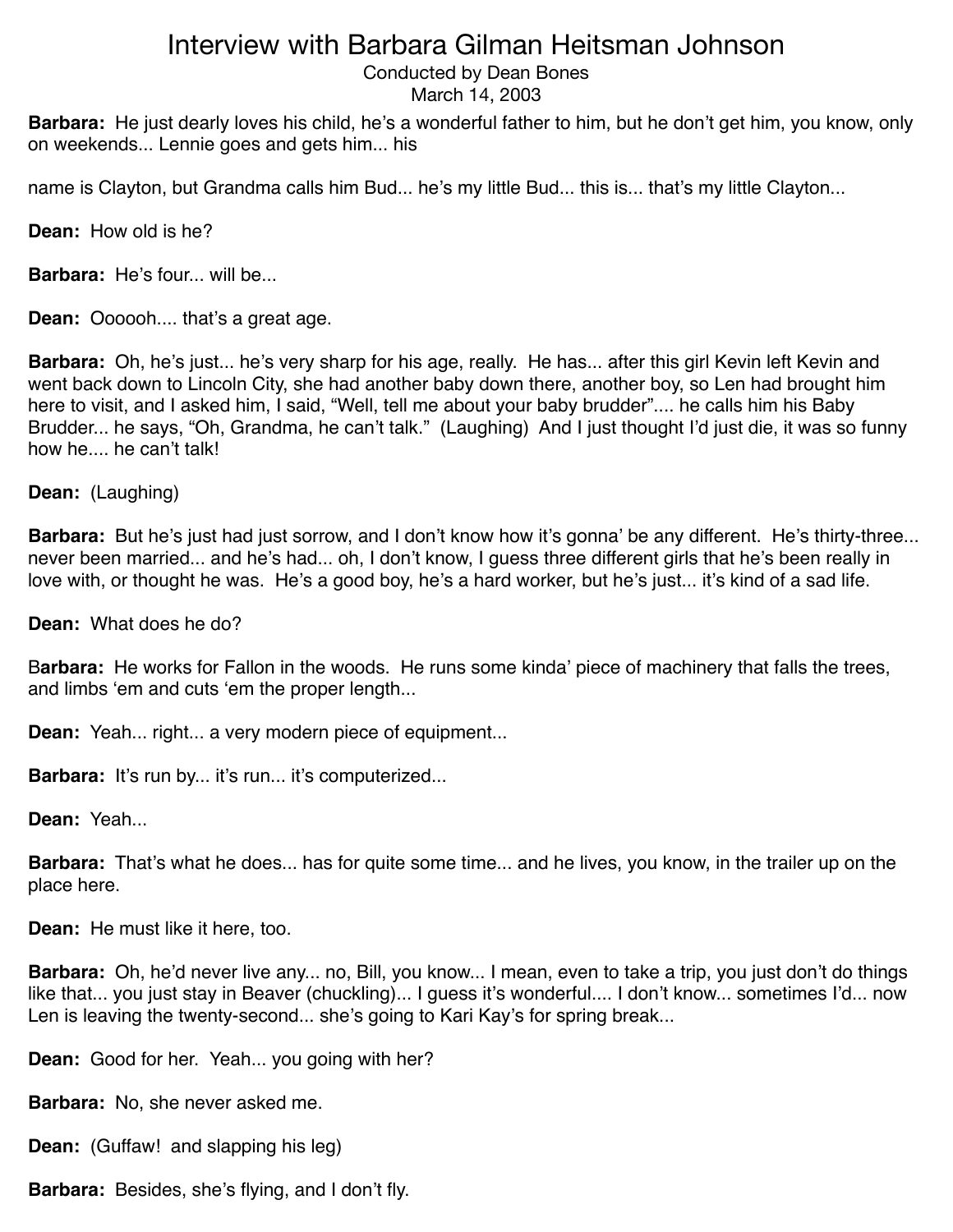Conducted by Dean Bones March 14, 2003

**Dean:** Yeah...

**Barbara:** And Kay and Lennie are very good friends, and they travel every summer... they go someplace.

**Dean:** Oh, good for them.

**Barbara:** So that... Kay and... this summer when, uh... Lennie and Kay will go back to Kari Kay's again. They bought a manufactured home... kids nowadays don't know anything about money, you know it? How do they just snow themselves under? Huh??

**Dean:** Yeah, everything is... every advertisement is buy, buy, buy and stuff, isn't it? It's easy to do.

**Barbara:** Yeah, but God! Then they get so far in debt, I don't know how they... I could never sleep!

**Dean:** Right. Yeah.

**Barbara:** But she's an excellent beautician, but I don't think they're ever going to have babies.

**Dean:** Hmmm...

**Barbara:** I just don't... they been married four years, and I just don't feel that they will. I could be all wrong.... not that she's ever said anything, but they just don't seem to have the... she loves Kevin's baby very much... she's very good with him, but I just don't think they feel that they want a family. So they don't know what they're missing. But....

**Dean:** Are there any other... any stories you can think of, of days gone by, anything that... a funny story that maybe you've passed on to your children that you remember about when you were little, or your parents or anything?

**Barbara:** Oh, Dean.... not really. I did lots of funny things, I imagine.

**Dean:** Well, then make me a deal that if something comes to your mind that you might just jot down some notes about it, that, uh... maybe I could get a story out of you at some point, or talk to you again.

**Barbara:** Ok... this has been wonderful! I've enjoyed...

**Dean:** I like this preserved. And what we'll do is... Darleen Cole will type all this up...

**Barbara:** Oh, heavens...

**Dean:** ...and we'll give you a copy, and you can look it over and you see if there's anything in there that you don't want anybody else to read, and once you deal with that, we'll take out anything you don't want there, and then we'll make copies and you can give them to your family and we'll keep ʻem in a file at school so people can learn from ʻem.

**Barbara:** Oh, my daughter would like that.

**Dean:** Yeah.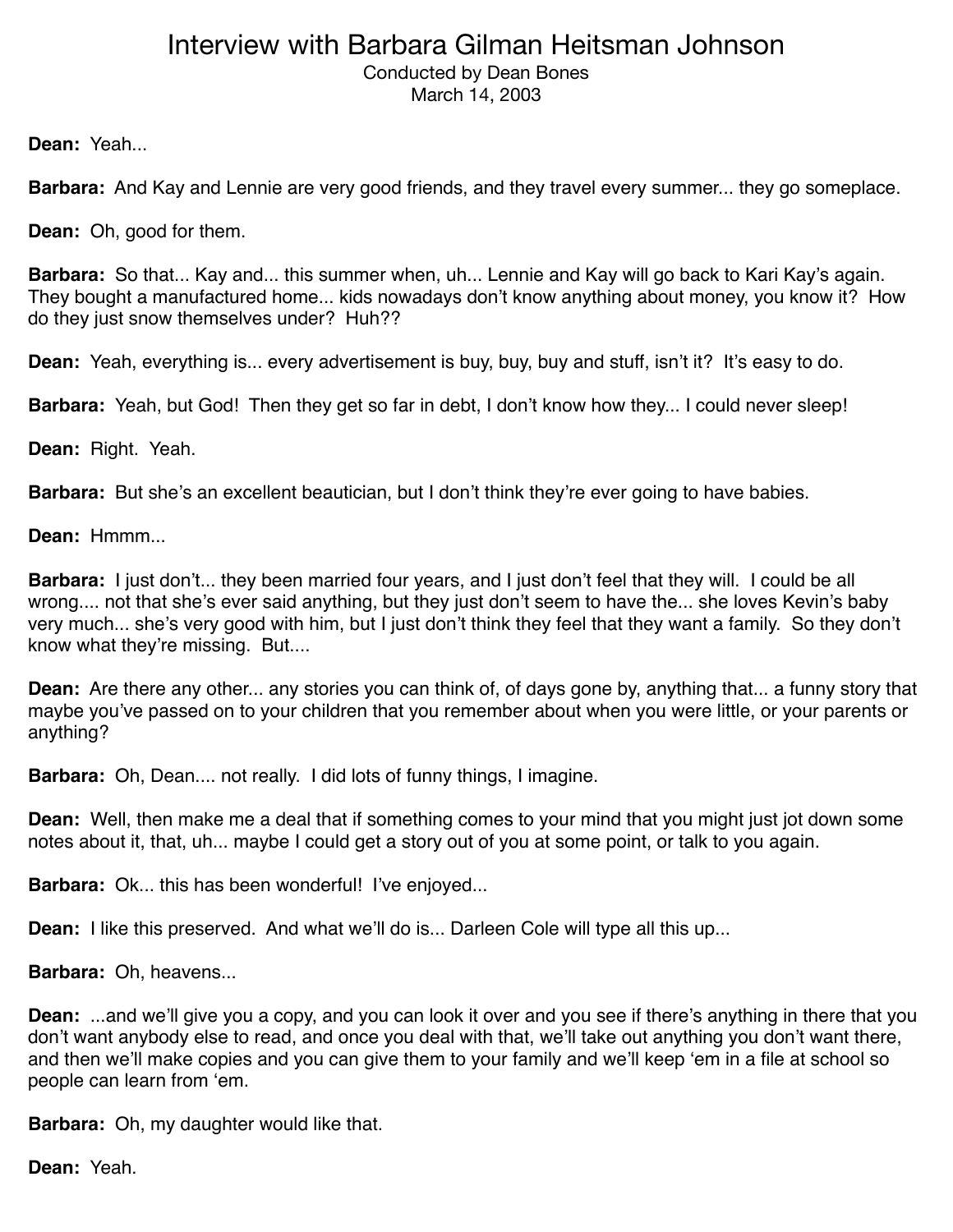Conducted by Dean Bones March 14, 2003

**Barbara:** Yes, she'd like that.

**Dean:** So she does genealogy?

**Barbara:** Yeah. And the Mormons have a beautiful church down there. Man, they must have money. That's a brick building that's out of this world.

**Dean:** So she goes there for...

**Barbara:** She goes there... she has to pay, but not a lot...

**Dean:** Yeah...

**Barbara:** And that's... she goes there for her...

**Dean:** Does she have a computer?

**Barbara:** Uh, huh (yes)...

**Dean:** So she can go on the computer and get information, too... there's lots of information...

**Barbara:** Yes, yes... she has a computer.

**Dean:** Right.

**Barbara:** She's a very lovely lady. Divorced... I hated that, but...

**Dean:** Not much a mom can do...

**Barbara:** You can't live a life for ʻem, you know.

**Dean:** Yep...

**Barbara:** Everybody makes mistakes... I've made ʻem in my life, too, I'm sure.

**Dean:** Really? You didn't tell about any of those.

**Barbara:** (Laughing)... Well, I'm sure I probably have, Dean.

**Dean:** Here are your pictures.

**Barbara:** Oh, yes, those darned ol' things....

**Dean:** And I probably will talk to Lorraine (Eckhardt) about getting copies or something of those pictures.

**Barbara:** I love this picture of Dad and the... you know, Beaver burned at one time, years ago, see, and that's... look at all the snags...

**Dean:** Yeah...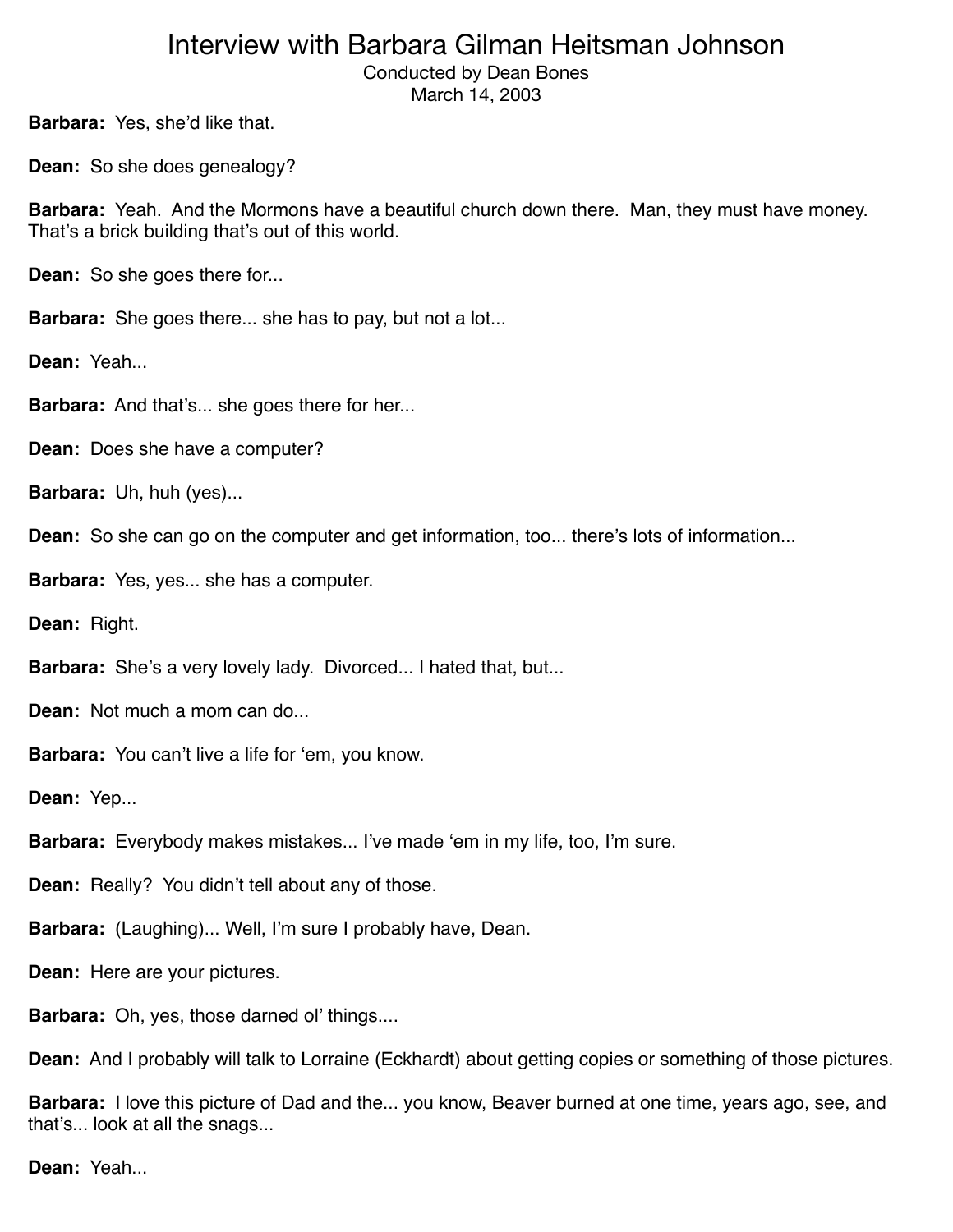Conducted by Dean Bones March 14, 2003

**Barbara:** Isn't that something? See, and it says right down here 1907...

**Dean:** Yeah... I think I've got a copy of this picture....

**Barbara:** And this is such a lovely picture of my...

**Dean:** But is that... is that Bunn Creek Road going up there?

**Barbara:** This house right here (pointing to picture) is down here at, uh... at whatchamacallits... you know... across the railroad... across the bridge...

**Dean:** Ummm... where....

**Barbara:** Millie Hubbs...

**Dean:** Oh, it is?

**Barbara:** That's... this is Hubbs' house right there...

**Dean:** Let me see that....

**Barbara:** See it?

**Dean:** Oh, I do now.

**Barbara:** Yeah... that's it.

**Dean:** Who lived there?

**Barbara:** Well, I don't remember.... I know Lily Wallace lived there for years...

**Dean:** Ok... let me tell you something.... I got a postcard from Lily Wallace...

**Barbara:** My God, how old is she?

**Dean:** I know! Because when Marge and Jack Kellow told me I should get information from Lily Wallace, I said, "What do I do, go to a cemetery?" They said, "She's alive!" And I said, "How old is she? 173?" Because when you're a kid and she's your teacher, you think she's got to be at least 80-something. But she's 90... 91 or 92... she sent me pictures...

**Barbara:** Really?

**Dean:** Would you like to see them?

**Barbara:** Oh, yes!

**Dean:** Ok, they're at home but... and wrote information, and Brian Kellow is going to interview her about her history... she wrote some things for me... but I could get her address if you'd want to write her.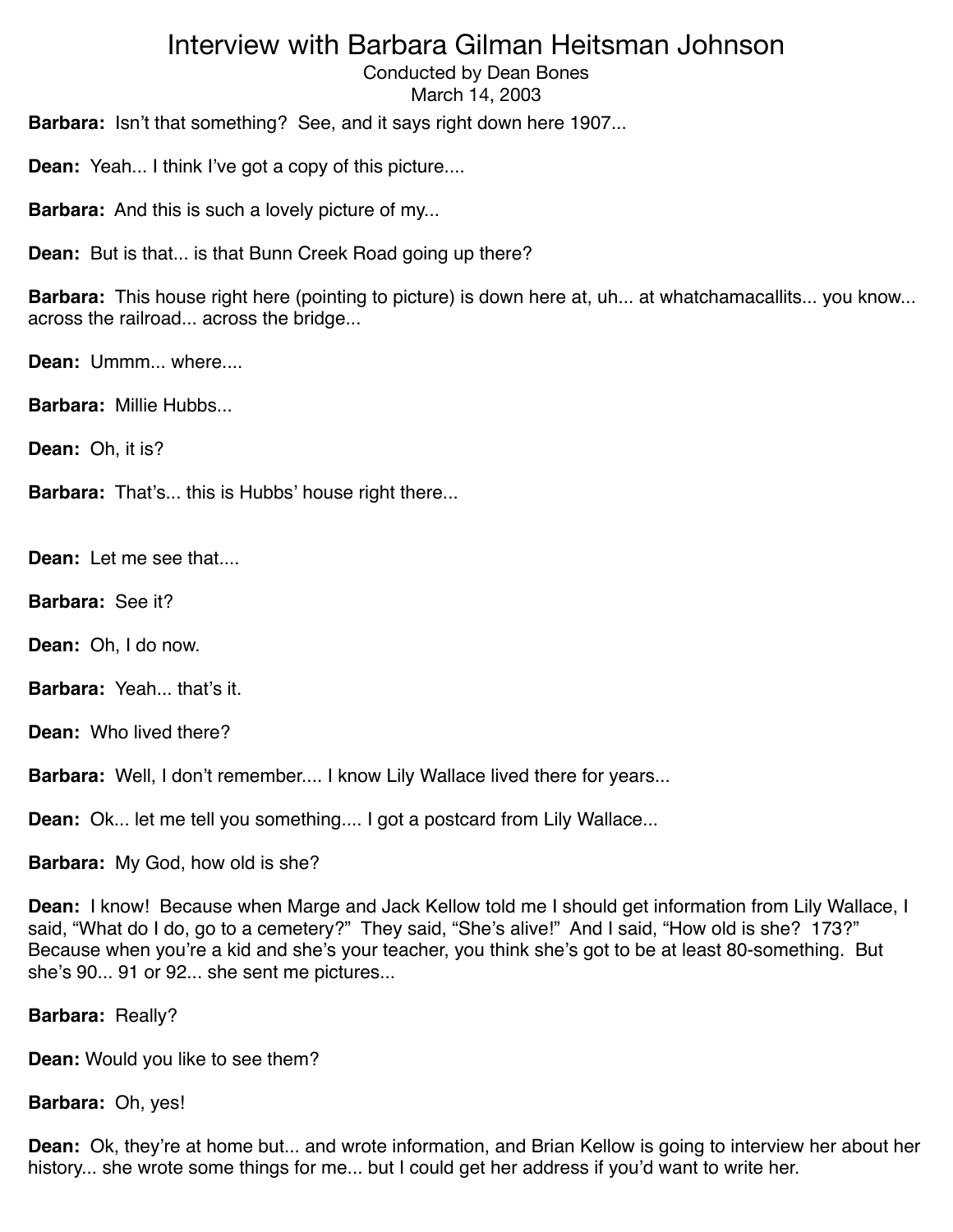Conducted by Dean Bones

March 14, 2003

**Barbara:** Oh, I'd love to! I'd love to... that would be something to hear from Lily Wallace.

**Dean:** Because he just got a postcard from her the other day... she lives in Kansas... she remarried...

**Barbara:** Yeah, I knew... I did know that Marge... Marge has heard from her off and on during the years.

**Dean:** Her name is Knight... is that what it is?

**Barbara:** Oh, really?

**Dean:** Something like that, but... but I'll get her address for you...

**Barbara:** Bless... now, Shelley... you know my Shelley Watts...

**Dean:** Yeah...

**Barbara:** She was in... that was a lost year with Shelley, Lily Wallace was... she wasn't very good to Shelley, and she... Shelley was short and chunky, you know, and she made fun of her...

**Dean:** Oooo...

**Barbara:** In front of the kids, you know, and uh... Shelley... she always came to the kitchen when she got to school because I always gave her love and a kiss... and she always came... well, Lily came and said she was forbid to do that... well, I got my dandruff up... I said... so I just went to the principal, and he went and told Lily, he said, "I believe in families"...

**Dean:** Who was the principal at that time?

**Barbara:** I can't remember his name...

**Dean:** Ok...

**Barbara:** The one that his wife left him and went with the banker down at Cloverdale... the two women got together...

**Dean:** Was it Nedrow, or...

**Barbara:** No....

**Dean:** No, I don't think it was...

**Barbara:** Anyhow, but Lily had forbid her to come to the kitchen, and I just boiled so I went to the principal, and he went and talked to her and told her that that was fine, that she was allowed to go there... ʻcause she just came to be loved, because she didn't get it at home... ʻcause Joyce wasn't a person that showed any love to her kids...

**Dean:** Hmmm....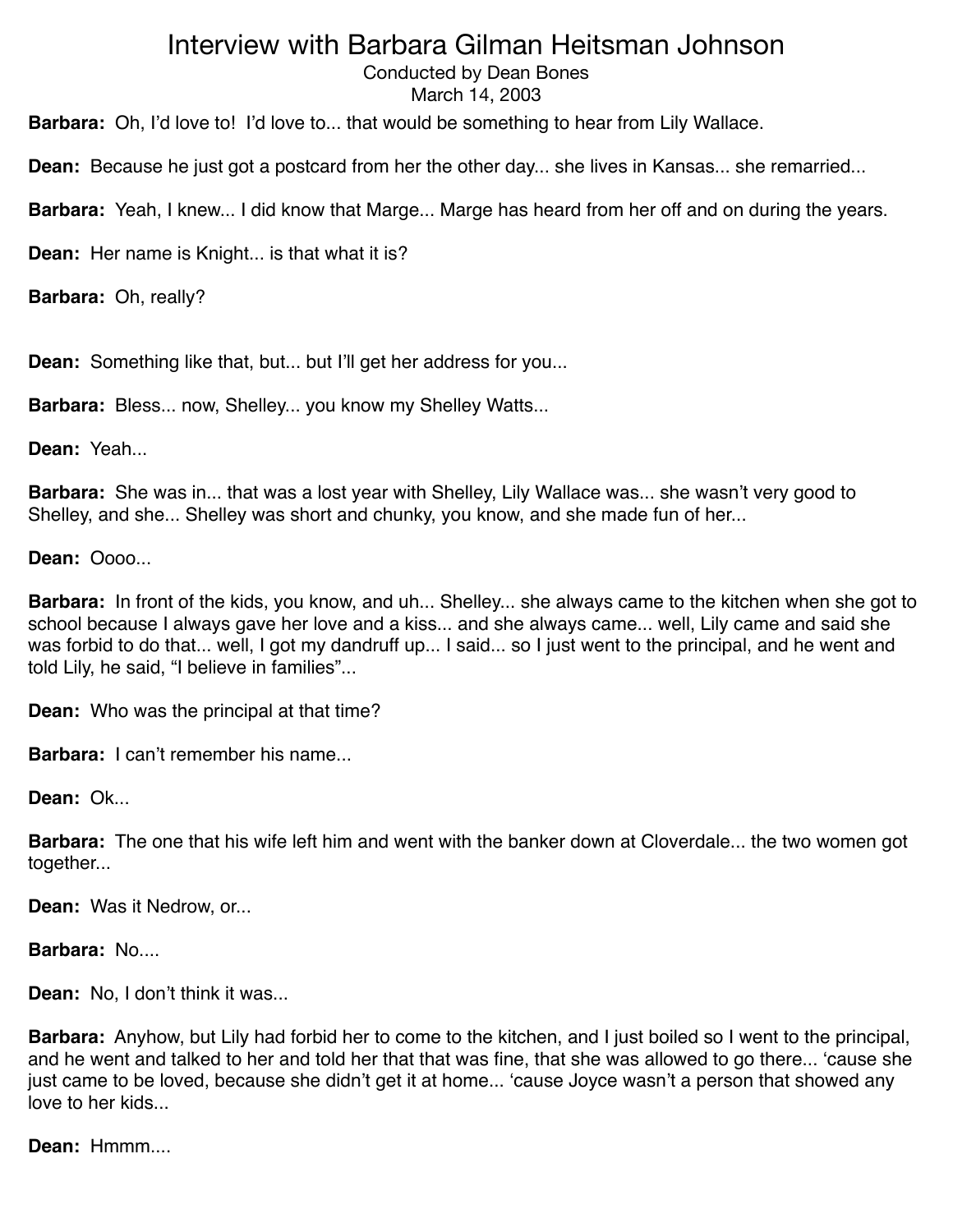Conducted by Dean Bones

March 14, 2003

**Barbara:** She fed ʻem and clothed ʻem, but Shelley told me, she says, "Aunt Barbara, I can't ever remember my mom loving me".

**Dean:** Hmmm...

**Barbara:** You know, loving her... and she always loves me... always kisses me, Shel does, and Joyce is very jealous of me.

**Dean:** Wow....

**Barbara:** And that's sad.

**Dean:** Yep, it is.

**Barbara:** ʻCause she's such a wonderful girl... she's just... she's always was a good... she's a good student, and she's always had good jobs... now she's at the factory (Tillamook Cheese Factory), and she has her own office.

**Dean:** Oh, I didn't know that.

**Barbara:** She quit... well, they didn't have good insurance and stuff... the vets didn't, you know... but it's really good at the factory.

**Dean:** Sure... good for her.

**Barbara:** So she quit and she has her own office.

**Dean:** You know, I'm wondering if you have any good stories about any of the teaching staff or any of the staff at school while you worked there.

**Barbara:** Oh, gosh, I had so many... I had so many good teachers... just all kinds of good teachers. I was looking at some pictures the other day, ʻcause I've got pictures always, every year, of all of us... the staff and everything, you know, and the cooks were all...

**Dean:** Starting in 1959?

**Barbara:** Oh, I don't know how far back.

**Dean:** You know, I would love to copy those on a computer, ʻcause I've gotta' tell you that I looked for pictures of Beaver School... you know the class pictures... they're all gone, except for the late 1970's or into the 80's... somebody must have burned ʻem...

**Barbara:** Oh, really?

**Dean:** They're all gone... every one... all of 'em... and so, I would love to try to make files of 'em...

**Barbara:** Well, yeah, I'll get ʻem out and see that you get ʻem...

**Dean:** It only takes a couple days to copy them and get ʻem back, but...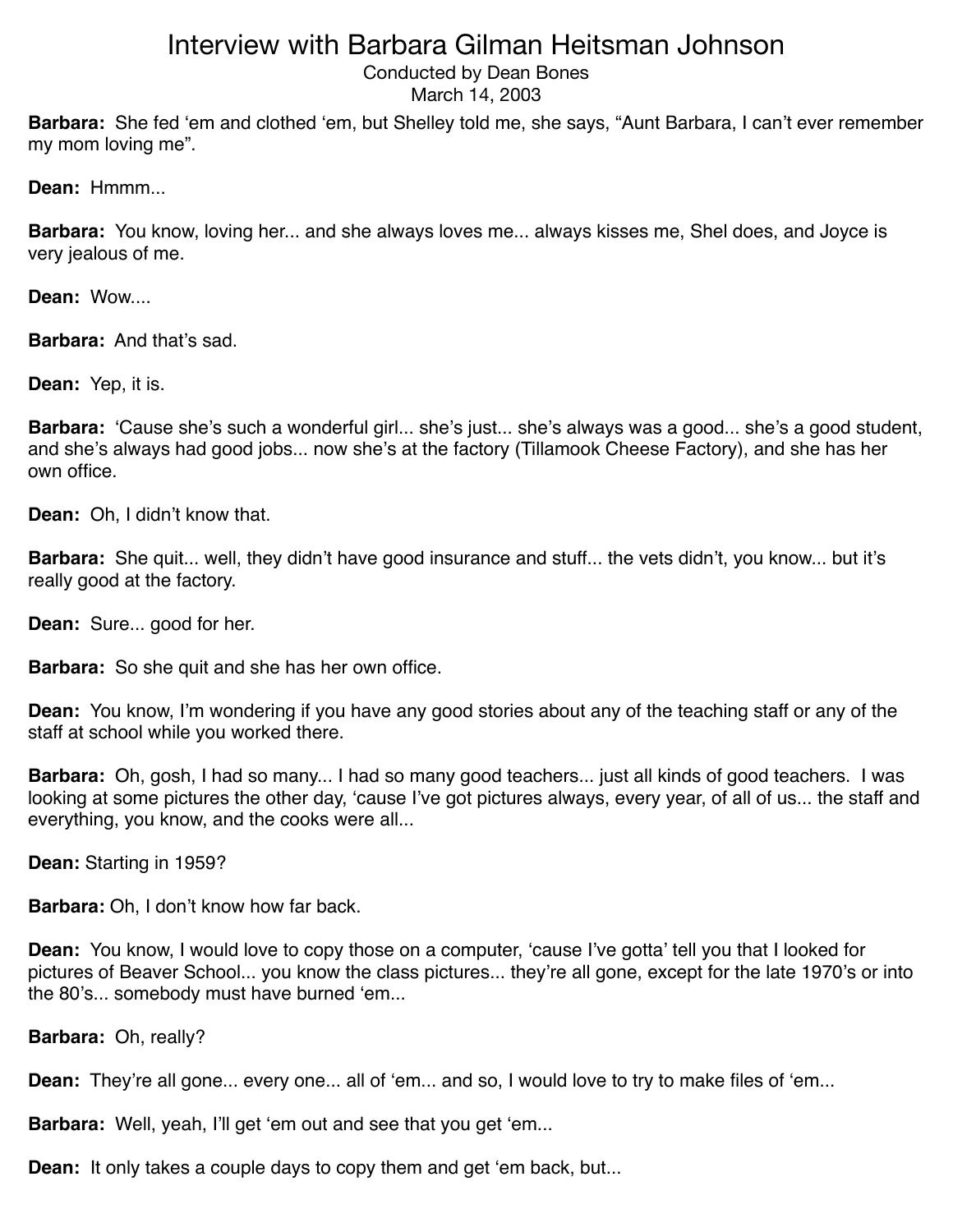Conducted by Dean Bones March 14, 2003

**Barbara:** But then I look at those and I just think that there's all those kids that I know, you know, and the teachers...

**Dean:** Right...

**Barbara:** And you know, Bill Starr might have had his faults, but he was the best principal I worked for. ʻCause that kitchen was... Bill was a part of that school... it wasn't just stuck off down there by itself and you fed kids... it was just... and he was... I really enjoyed working for Bill.

**Dean:** Who was the first principal that hired you?

**Barbara:** Oh, God, he lived down here in that house this side of...

**Dean:** Winegar?

**Barbara:** ... where Elton and Leta lived...

**Dean:** Winegar?

**Barbara:** Yeah...

**Dean:** Yeah... I think that's who lived there... or was it Stan Knight?

**Barbara:** I didn't work for Stan Knight...

**Dean: It must have been Winegar...** 

**Barbara:** ʻCause Stan... uh... he was there when Kay graduated from grade school...

**Dean:** Ok...

**Barbara:** Stan Knight was... yeah...

**Dean:** Hmmm...

**Barbara:** Hmmm... well, this has been fun...

**Dean:** Well, walking down memory lane...

**Barbara:** Yeah... it's good for a person's mind...

**Dean:** So this is...

**Barbara:** Cloverdale...

Dean: And....

**Barbara:** And the... yeah, but look at that... see, that house that's the white one...